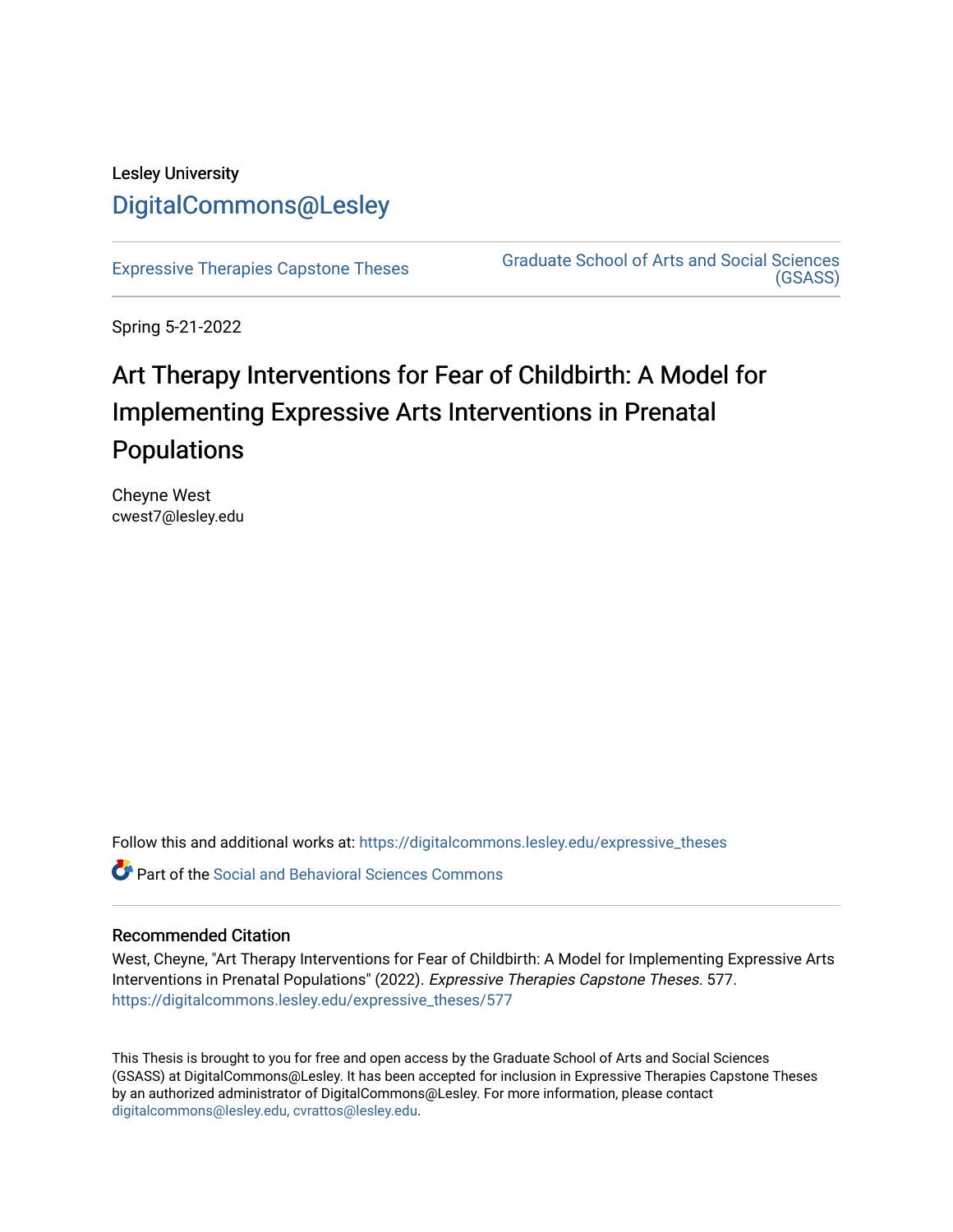### Art Therapy Interventions for Fear of Childbirth: A Model for Implementing Expressive Arts

Interventions in Prenatal Populations

Capstone Thesis Option 2 Literature Review

Lesley University

May 3, 2022

Cheyne West

Expressive Arts Therapy

Carla Velazquez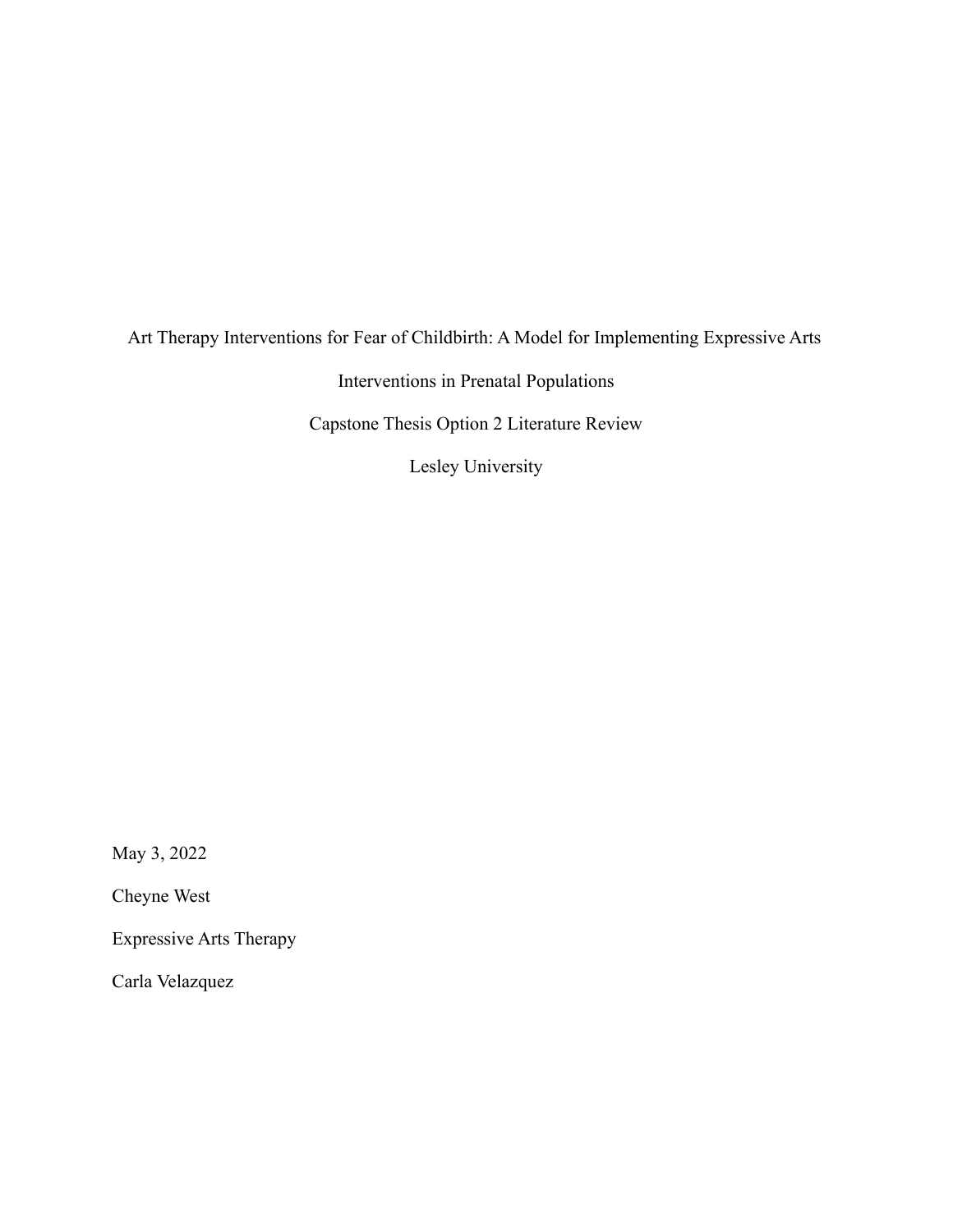#### **Abstract**

This capstone investigates fear of childbirth (FOC) and correlated prenatal anxiety and/or prenatal depression. This literature review examines the current research related to FOC in prenatal birthing populations and art therapy interventions. Careful considerations were taken in regard to language for this population. Gender neutral terminology is used to be inclusive of trans, non-binary, and queer pregnancies. FOC is common, affecting about 80% of birthing individuals (O'Connell et al., 2021). Symptoms and implications for FOC are vast, including anxiety, depression, preeclampsia, increased medical inventions, and possible long term mental health risks. The baby's wellbeing is also affected by FOC, including developmental delays and adverse health outcomes (Iordachescu et al., 2021; O'Connell et al., 2019; Webb et al., 2021). Clinically, there are a handful of evidence-based, non-pharmacological interventions being used to address FOC. This thesis focuses specifically on current art therapy interventions as a treatment method for FOC from the time of initial assessment onward. The literature reviewed shows specific intermodal techniques— including music, movement, meditation, and art—are already being utilized alongside more singular art therapy approaches. The art therapists in the reviewed studies implement intermodal practices under the title of 'art therapy' interventions and report their interventions as beneficial in reducing FOC symptoms. The intermodality of these studies suggests there may be benefits to utilizing and studying the specific impact of expressive arts therapy interventions for FOC. Further research is needed with hope of offering insight into using expressive arts therapy as a beneficial intervention for FOC.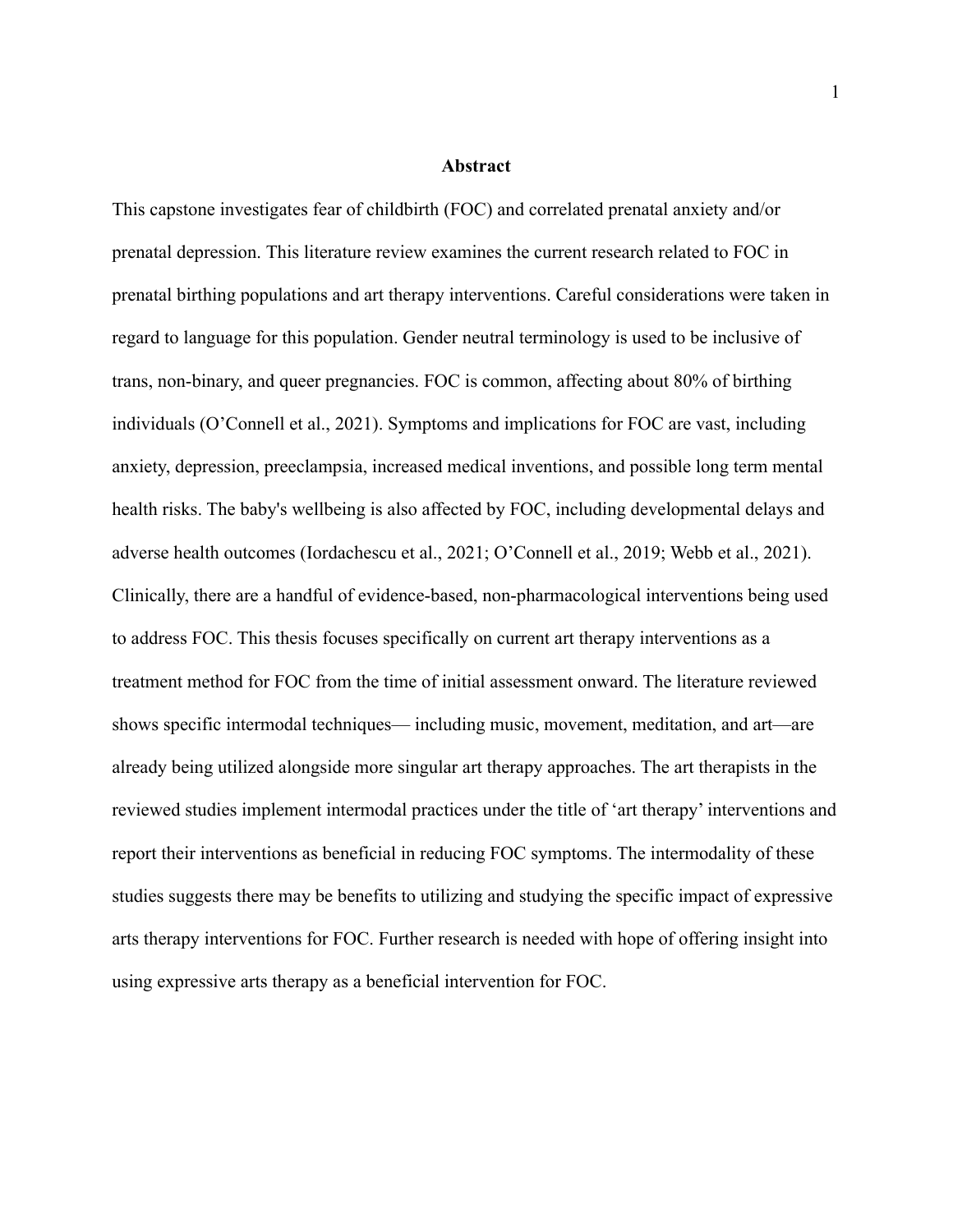#### **Introduction**

Fear of childbirth (FOC) impacts 2 out of every 5 first-time pregnancies and nearly one-third of subsequent pregnancies (O'Connell et al., 2021). At its most severe, FOC can result in denial of or termination of pregnancy (O'Connell et al., 2019). If FOC is left untreated, it can have far reaching implications for parent and child which go beyond birth, including developmental delays and adverse health outcomes for the child, as well as increased likelihood of mental health disorders for the parent long term ( O'Connell et al., 2019; Webb et al., 2021; Aguilera‐Martín et al., 2021; Veringa-Skiba et al, 2021; Nilsson et al., 2018; Klabbers et al., 2014; Karamoozian, Askarizadehm, 2015; Wahlbeck et al., 2020).

During the current COVID-19 pandemic, FOC takes on a particular timeliness. The stress and anxiety associated with pregnancy and childbirth during a global pandemic cannot be overstated. The pandemic has imposed new challenges that may increase anxiety, depression, and FOC. In 2021, licensed art therapist Nora Swan-Foster wrote about the impact of the COVID-19 pandemic on birthing populations:

Additionally, childbearing women have suddenly experienced heightened anxiety, fear, and grief… Undoubtedly, future research will show that the stories of maternal/infant relational trauma and grief associated with fear, anxiety, distance and separation, lack of touch, masked maternal and paternal faces, severe interruptions and losses will all cause un-worded wounds that will one day tell an important story through art therapy. (p. 4)

Expressive therapies are a well-suited intervention for fear, anxiety, and depression. The non-verbal aspects of these methods help to integrate traumatic or distressing information, much like that associated with FOC or the recent COVID-19 pandemic. Walhbeck et al. 2018 explained, "women were able to acknowledge the type of emotion they felt, where it was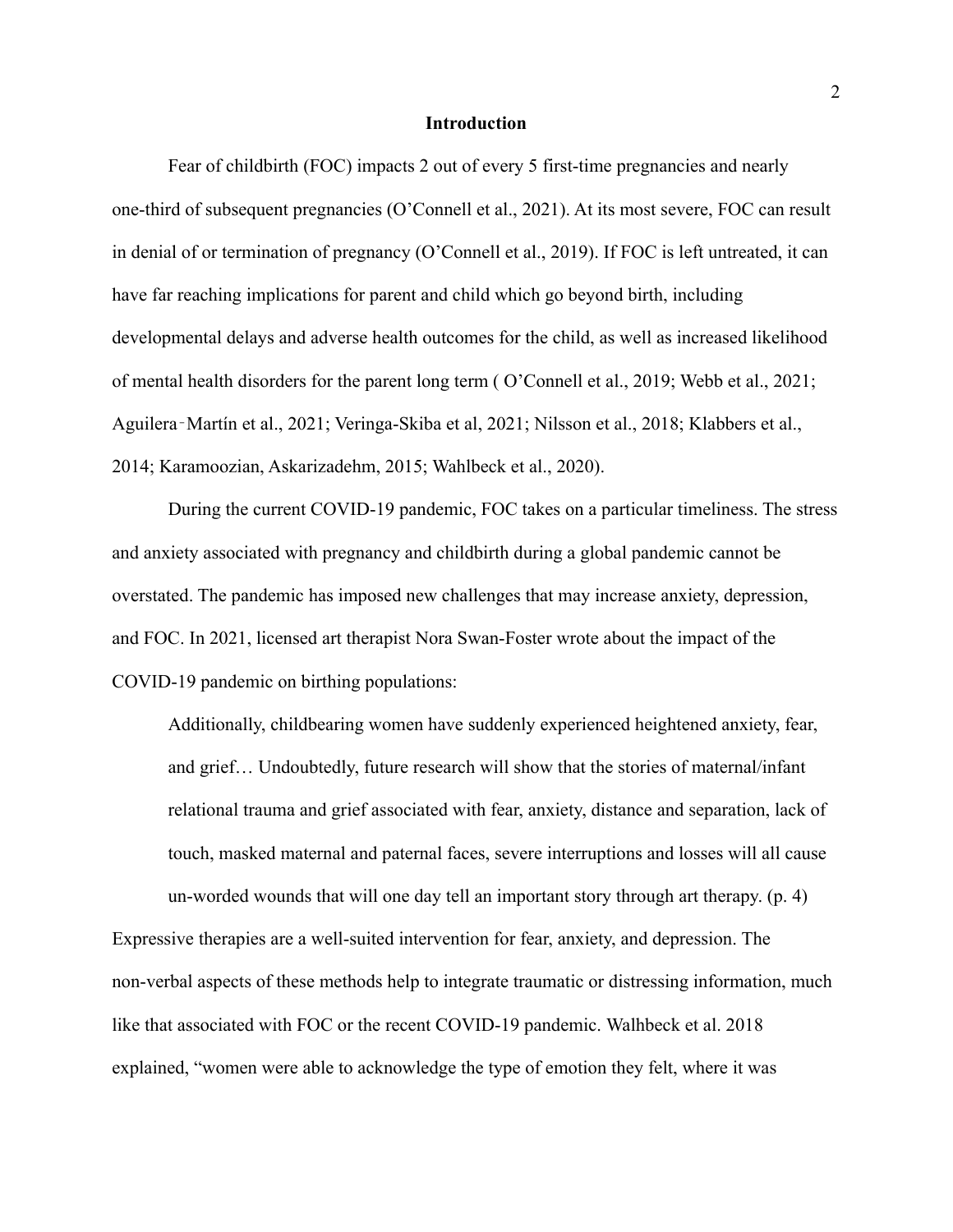transposed in the body and to what extent it occurred. If something can be felt then it can also be expressed, [and] shared." Using techniques that bring awareness to the body, mind, emotions, and senses can be helpful to process and release the complex emotions that accompany pregnancy in present times (Rogers, 1993).

This literature review examines the current research related to fear of childbirth (FOC) in prenatal birthing populations and art therapy interventions. Due to the immense physiological and psychological changes that surface during the prenatal period of pregnancy, birthing individuals are at serious risk of compromised mental health. FOC and tokophobia (the specific name for severe FOC) are prevalent problems within birthing populations. Psychological symptoms of FOC include anxiety, depression, and possible posttraumatic stress disorder (Wahlbeck et al., 2020; Veringa-Skiba et al., 2021). Physical side effects include insomnia, hypertension, and even preeclampsia (Klabbers et al., 2014). FOC also increases the use of medical interventions during birth—such as elective cesarean sections—that are more likely to cause birth trauma and can lower a baby's Apgar score (Aguilera‐Martín et al., 2021; Veringa-Skiba et al, 2021; Nilsson et al., 2018; Karamoozian, Askarizadehm, 2015). Due to the wide variety of health outcomes, interventions are needed to decrease symptoms associated with FOC.

Non-pharmacological interventions may be recommended due to the potential health risk of pharmacological medications during pregnancy. Non-pharmacological interventions for FOC include psychotherapy, haptotherapy, psychoeducation, increased midwifery care, and expressive art therapies. These non-invasive interventions have been shown repeatedly to be beneficial for FOC (Sezen & Ünsalver, 2019; O'Connell et al., 2021; Klabbers et al., 2014; Lönnberg et al., 2018; Wigert et al., 2020; Wahlbeck et al., 2018; Swan-Foster et al., 2003; Sezen and Ünsalver,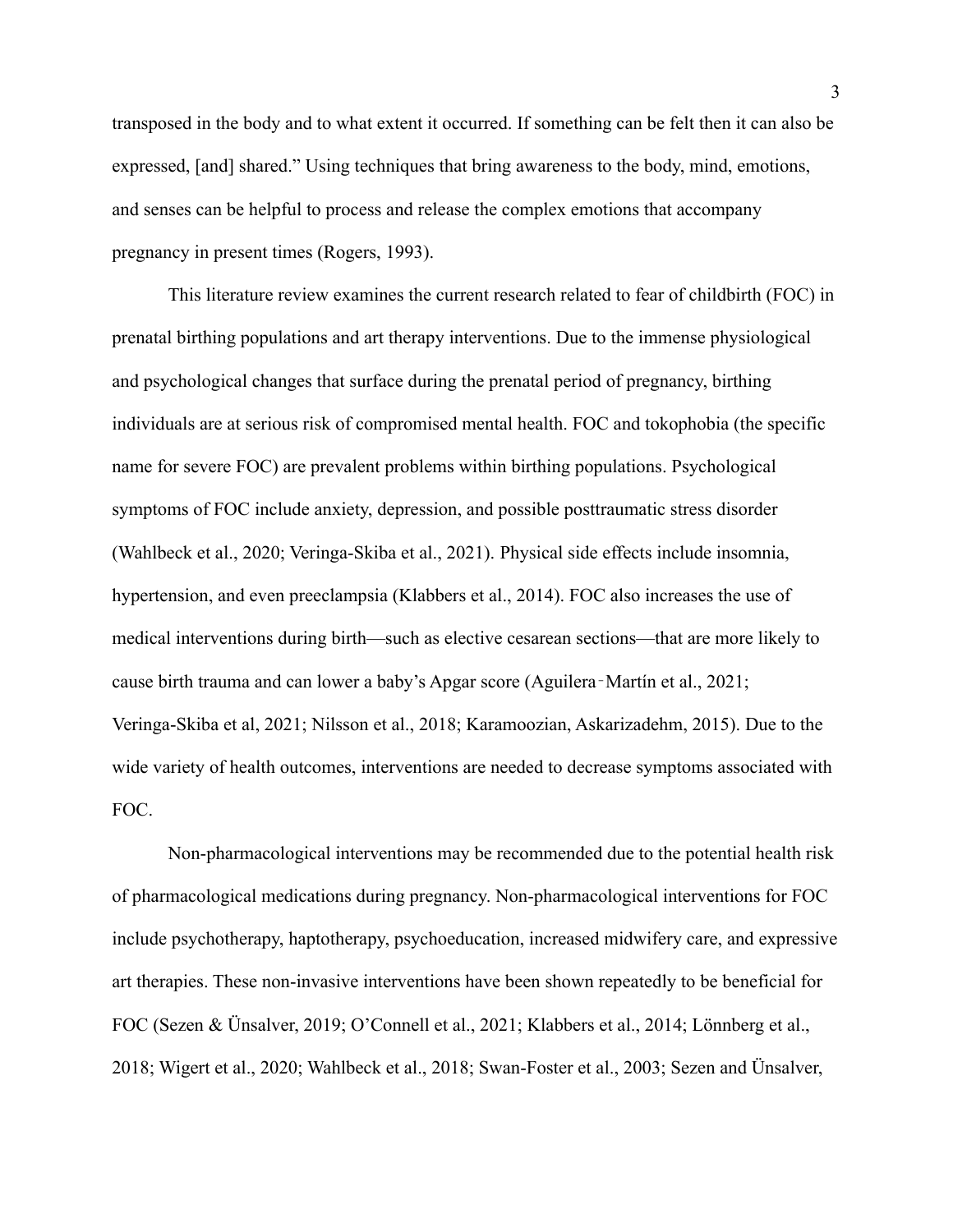2019). "One benefit of these types of psychological interventions is the avoidance of antidepressant or anxiolytic prescriptions, which present certain risks during pregnancy" (Iordăchescu et el., 2021). Many people who already experience anxiety about the health of the baby and the health of their pregnancy might be fearful to take medication, especially medication that has any amount of risk associated with it. As a result, non-pharmacological interventions are especially important for this vulnerable population.

Overall, research around FOC and non-pharmacological interventions is limited. That being said, non-pharmacological, evidence-based interventions have been proven to be successful at lowering adverse health outcomes—as well as the many physiological and mental health symptoms—associated with FOC. In particular, recent research suggests that art therapy offers benefits to address the mental and physical effects of FOC, such as decreasing fear and lessening symptoms of anxiety and depression.

Art therapy is a documented form of expressive therapies being used with FOC. The expressive arts therapy intermodal approach includes art, drama, movement, and music therapy. Although expressive arts therapy has been documented to be generally beneficial for a wide variety of populations, its relevance to FOC has limited data. While this literature review focuses specifically on art therapy, two of the evidence-based art therapy studies reviewed utilized an intermodal approach. Music before artmaking and meditation before creative expression are examined as examples of techniques that employ the Creative Connection and intermodal transfer. As a result, expressive arts therapy utilizing multiple modalities may also be beneficial as an FOC intervention. Due to the gap in the literature, though, more research is needed in this topic.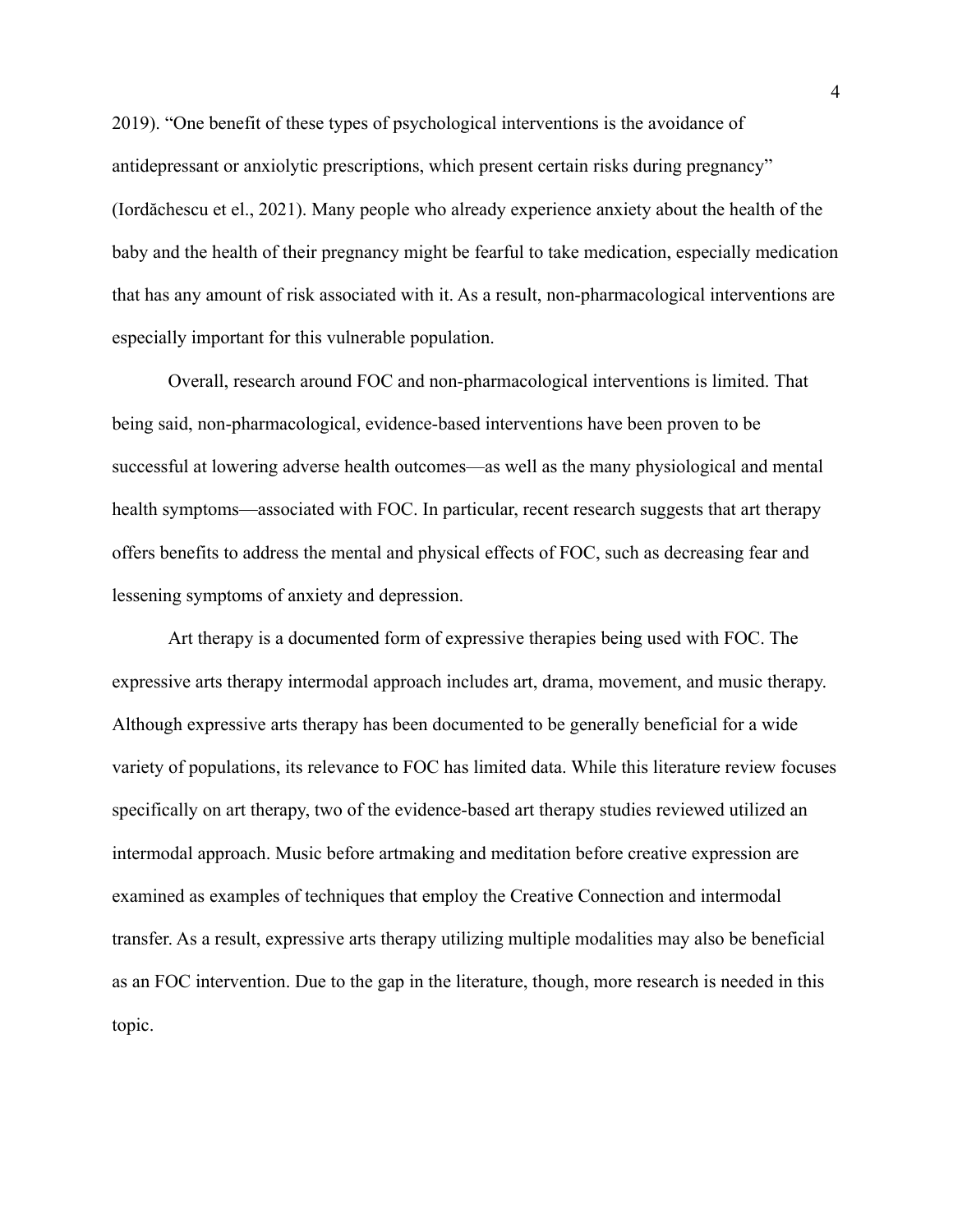This literature review took careful consideration of loaded language around pregnancy and birth. For one, 'women' and 'mothers' aren't the only ones who give birth. The term 'birthing individual' is used throughout this capstone as a gender-neutral term inclusive of trans, non-binary, and queer pregnancies. Additionally, this literature review is inclusive of all forms of birth, including birth through cesarean delivery.

#### **Methods**

My research for this capstone thesis began at the Lesley Library. My initial focus was the use of expressive arts therapy with pregnant individuals. I was curious about using the expressive arts during the prenatal, birth, and postpartum time. Search terms included "expressive arts therapy and pregnancy," "expressive arts therapy and birth," and "expressive arts therapy during postpartum." There were no peer reviewed articles specifically related to expressive arts therapy and these topics—Lesley research library confirmed these gaps in the literature.

Since the gap in research surrounding expressive arts therapy and pregnant individuals was evident, I broadened my search to any creative therapies. Art therapy interventions for FOC became apparent. Articles included art therapy for prenatal and postpartum depression as well as research regarding anxiety and, ultimately, fear of childbirth.

I switched my focus to art therapy and FOC. Search terms included "art therapy for fear of childbirth," "art therapy for birth," "art therapy for tokophobia." After thorough investigation, I only found a handful of peer reviewed studies specifically related to art therapy and FOC. The lack of research on this prevalent problem was shocking. Even so, I was able to extend my research by considering symptomatology and comorbidity of FOC with anxiety and depression. New searches included, "art therapy for prenatal anxiety," and "art therapy for prenatal depression."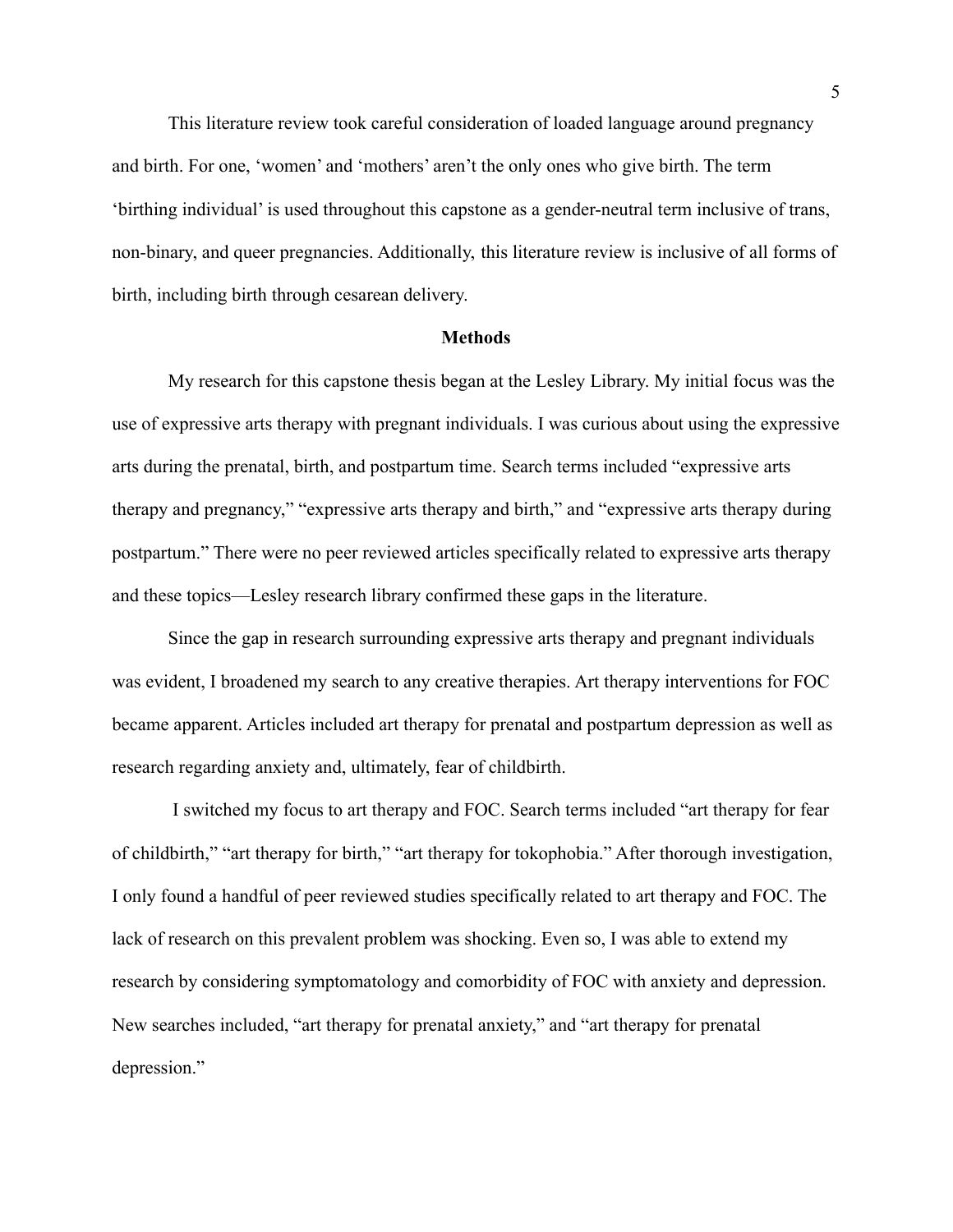I then narrowed the time period around pregnancy and birth to the prenatal period for the purpose of this literature review due to the overwhelming amount of research that focused on the postpartum time. Studies on postpartum depression overshadowed my interests in pregnancy and birth. In addition, I was in my own prenatal period at the time, which guided my interest. I pursued FOC as my diagnostic focus, along with its constellation of prenatal symptoms (both anxiety and depression).

Once I found Wahlbeck's leading research on art therapy interventions for FOC in Sweden and O'Connell seminal work on tokophobia, I was able to use their well-regarded studies and citations as guides. With "fear of childbirth" as a guiding term and art therapy as a researched intervention, I went on to consider the birthing population that I would explore. Because research is still emerging regarding FOC and art therapy interventions, I decided not to further narrow the literature based on the birthing population. That meant that I included both nulliparous and multiparous individuals in my research. Nulliparous refers to people who have no previous birth experience and multiparous refers to people who have given birth one or more times (O'Connell et al., 2021). I also felt strongly about being inclusive around gender, which meant that I did not use any gendered language in my literature searches. As I anticipated my own upcoming birth, I found researching FOC and possible interventions therapeutic for me. The creation of this literature review helped me feel less alone in my personal fears regarding childbirth.

#### **Literature Review**

This literature review focuses on expressive arts therapy interventions for fear of childbirth (FOC) during the prenatal period, widely defined as the time during pregnancy before birth (Merriam-Webster). That being said, symptoms and outcomes of fear of childbirth occur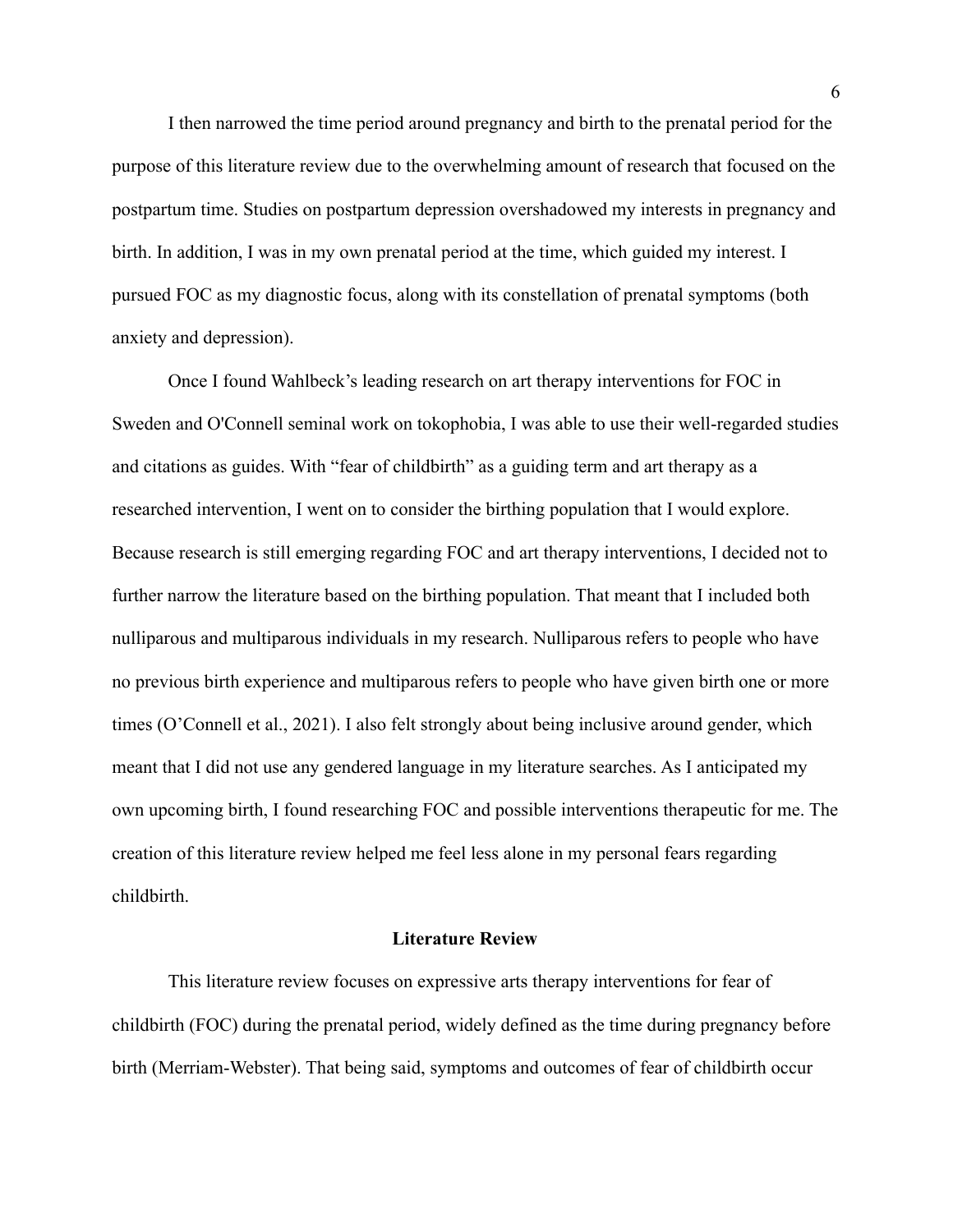throughout the perinatal period— defined for the purpose of this capstone from about twenty weeks gestation to a few days or weeks after birth—and postpartum period—referred to as the fourth trimester and can extend up to six months after birth.

In addition to specific time markers before, during, and after birth, there are two categories that further identify populations experiencing fear of childbirth—nulliparous and multiparous. FOC affects about 40% of nulliparous birthing individuals, or those individuals who are giving birth for the very first time. FOC impacts 30% of multiparous birthing individuals, or those who have previously given birth one or more times (O'Connell et al., 2021). Previous traumatic birth was the predominant reason for FOC in multiparous birthing individuals, while nulliparous birthing individuals cited fear of the unknown as the driving force of their FOC (Wigert et al., 2020). Although some studies differentiate between these two categories, this literature review is inclusive of both nulliparous and multiparous birthing individuals based on the significant percentages of FOC in both and the use of non-pharmacological interventions across both categories.

Pregnancy—throughout all of its many stages—is a time of huge, complex transitions. Physical, physiological, and hormonal changes all come to bear on birthing individuals' relationships to their own bodies, relationships to their baby or babies, and their relationships to the upcoming labor and delivery. The act of birth can be met with many unknowns, for both nulliparous and multiparous birthing individuals, as many aspects of labor and birth exist out of the birthing individual's control. In the lead-up to birth, these transitions and changes can cause birthing individuals to become anxious, depressed, and generally distressed to the point of clinical diagnosis. The technical term is fear of childbirth (FOC) or fear of birth (FOB). FOC is common, affecting about 80% of birthing individuals, with fear tending to increase later in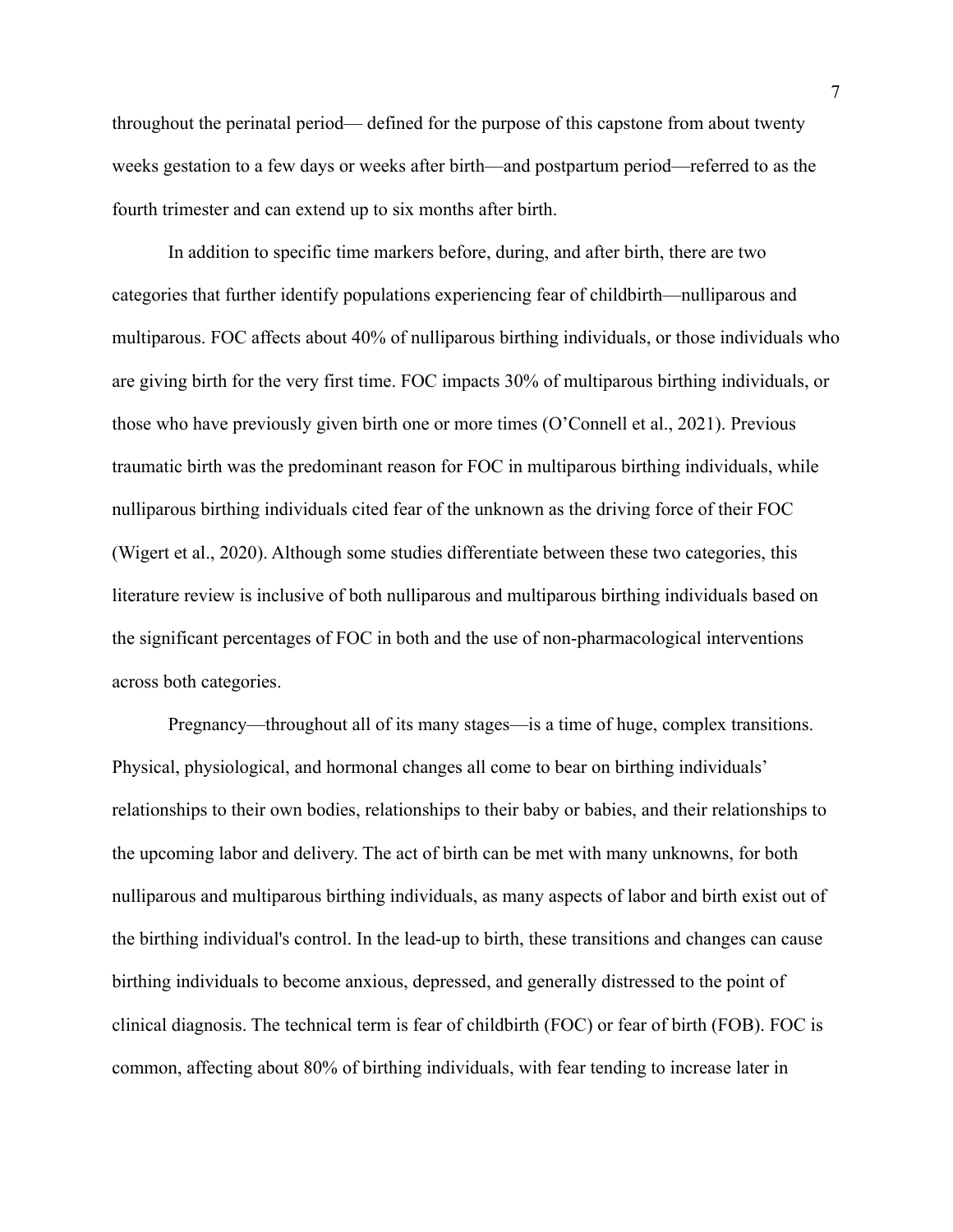gestation (O'Connell et al., 2021). FOC is defined as, "fear of the pain of labor, anxieties about the health of the child, anxiety about the possibility of childbirth complications and about the loss of control" (Wahlbeck et al., 2020, p. 123). While Helén Wahlbeck— a midwife, art therapist specializing in maternal healthcare, and leading expert in prenatal healthcare in Sweden—uses this definition. Wahlbeck also states that "fear of giving birth was often disguised and difficult to grasp at the beginning of treatment and therefore difficult to understand and process" (2020, p. 46). Similarly, Klabbers et al. defines FOC as a birthing individual's "propensity to worry about her ability to deal with possible obstetric problems, her capacity to perform adequately and the health, or even survival, of herself and her child during and after the delivery" (2014). Fear itself is a difficult, abstract concept that shows up differently for different individuals. But ultimately, definitions of FOC all include a self-report of fear, often accompanied by a self-report of increased anxiety and/or depression, when thinking about or approaching the act of childbirth.

Fear of childbirth ranges on a spectrum, with one end representing little-to-no fear that does not affect one's life or the pregnancy. The other end of the spectrum represents severe fear of childbirth (labeled tokophobia) that causes considerable impact on day-to-day life (Striebich et al., 2017). Hofberg and Brockington (2000) defined tokophobia as "an unreasoning dread of childbirth," due to which people have denied their pregnancy, terminated pregnancy, or avoided pregnancy altogether because of their fear (O'Connell et al., 2019). Tokophobia has been estimated to affect 14% of birthers worldwide (Striebich et al., 2017). Across the spectrum of severity, fear of childbirth has physiological symptoms that affect the birthing individual as well as the growing fetus.

#### **Physiological Symptoms of FOC**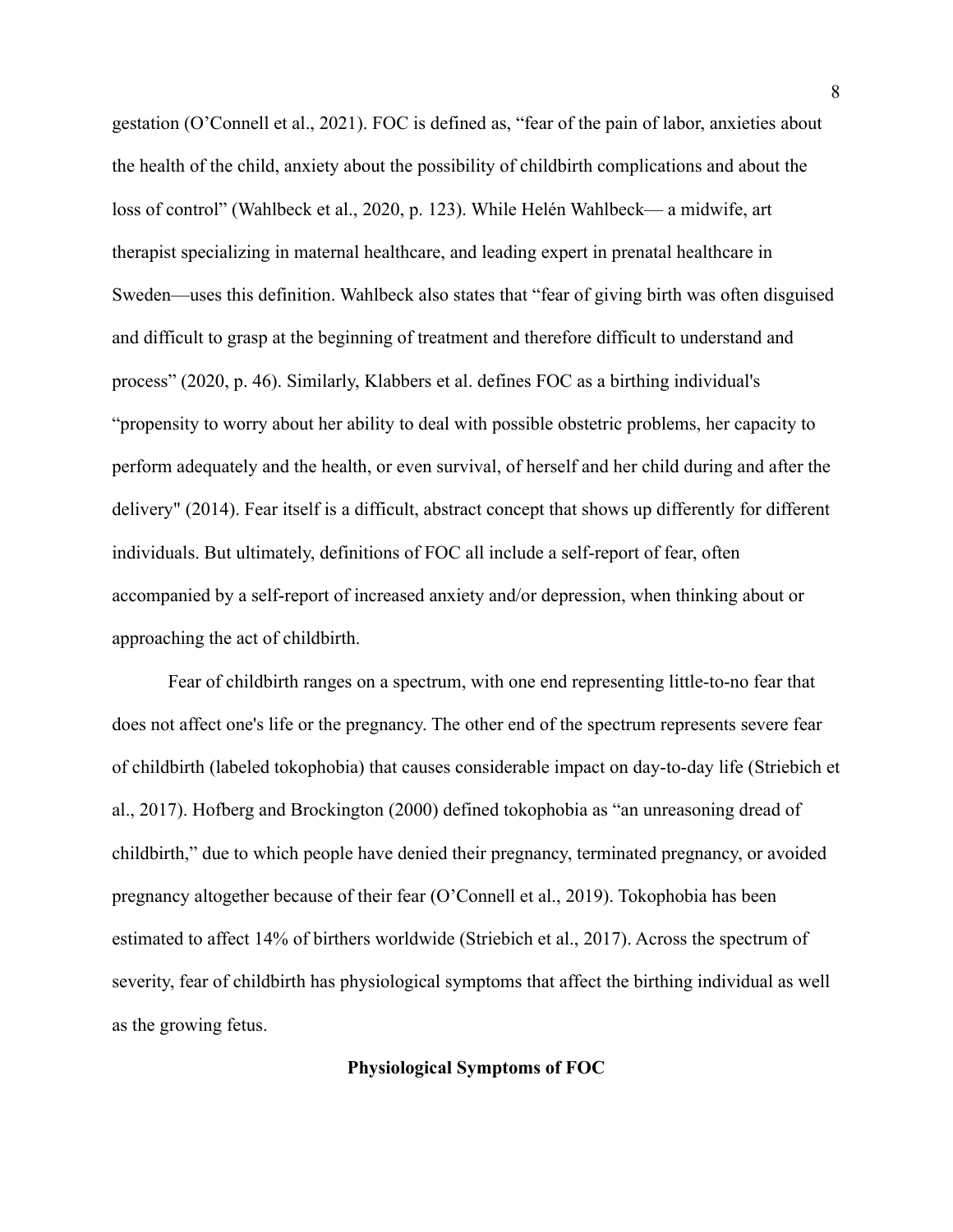At its most severe, FOC has significant physiological implications for birthing individuals. O'Connell's (2017) research suggests tokophobia has become more prevalent in recent years and shows "growing evidence linking tokophobia with increased maternal cortisol levels… which may lead to serious and long-term consequences." Fear can elevate cortisol levels in the body and have lasting health side effects. Iordachescu et al. (2021) discusses the implication of cortisol during pregnancy, stating that increased stress raises cortisol in the body, which can decrease the pregnant individual's blood flow. Decreased blood flow is unfavorable for the fetal development in the womb and can have long term effects for the baby. "Studies correlate maternal stress during pregnancy with atypical fetal development in a way that increases susceptibility to disease and maladaptation in children" (Iordachescu et al., 2021). Other symptoms for the birthing individual include "physical and psychological effects such as sleeplessness, nightmares, and stomach aches" (O'Connell et al., 2019). These symptoms can be extremely taxing on top of the already physical undertaking of pregnancy. Further, studies suggest that tokophobia can increase risk of preeclampsia, hypertension, and low birth weight for the baby (Klabbers et al., 2014). High levels of prenatal anxiety have also been shown to alter a baby's heart rate and can delay development of the child (Webb et al., 2021). The negative physiological impacts of FOC and tokophobia are well-documented and widely recognized.

Beyond prenatal physical symptoms, FOC has been found to increase the use and request for non-urgent medical interventions during childbirth, including, induction, epidural analgesia (EA), self-requested cesarean sections (sCS), and emergency cesareans (CS) (Aguilera‐Martín et al., 2021; Veringa-Skiba et al, 2021; Nilsson et al., 2018; Klabbers et al., 2014). Unfortunately, these interventions come with health risks. For example, Veringa-Skiba et al. (2021) found that EA was associated with a lower [Apgar score](https://www-sciencedirect-com.ezproxyles.flo.org/topics/medicine-and-dentistry/apgar-score) in newborns. An Apgar score is a test done on a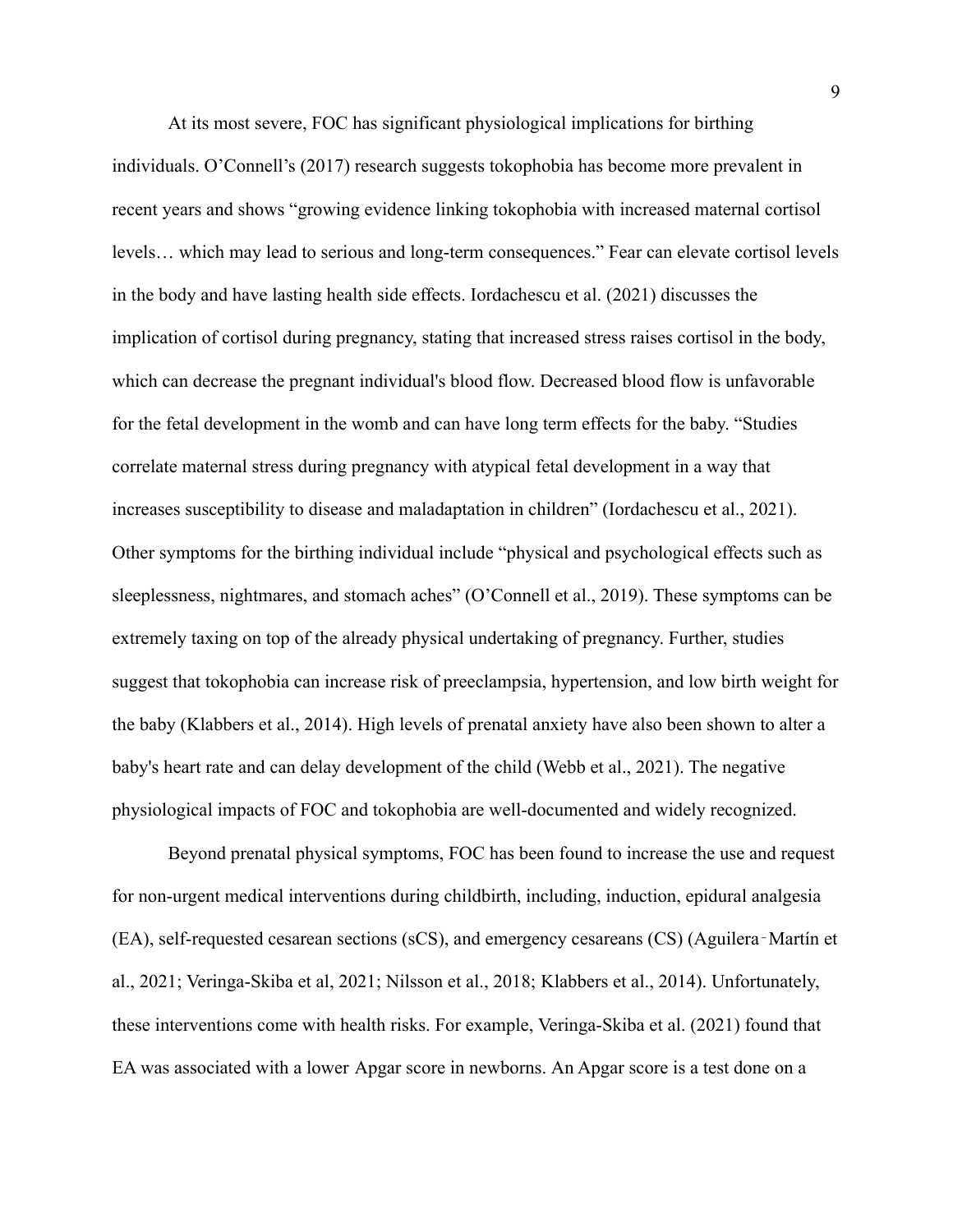newborn at one minute and five minutes after birth to assess the need for care (Karamoozian & Askarizadehm, 2015). Low Apgar scores increase the risk of mortality, nervous system dysfunction, low body temperature, and can have lasting cognitive effects on the child (Karamoozian & Askarizadehm, 2015). Emergency cesareans as well as sCS involves major abdominal surgeries and "the risk of severe acute morbidity is five times higher with CS than with vaginal birth" (Veringa-Skiba et al., 2021). Due to the increased risk correlated with obstetric interventions (such as 'unnecessary' cesarean sections), the World Health Organization (2018) has recommended non-clinical interventions that specifically address FOC.

As is the case across many diagnoses, physiological symptoms of FOC can be difficult to separate from mental health symptoms. Untreated FOC has been shown to lead to both negative physical and emotional consequences (Veringa-Skiba et al., 2021). Multiple studies show that FOC may lead to increased medical interventions, which in turn are more likely to lead to birth trauma and subsequently increase the likelihood of posttraumatic stress disorder (PTSD) and postpartum depression (Wahlbeck et al., 2020; Veringa-Skiba et al., 2021). A negative birth experience and/or postpartum depression may also disturb attachment with the baby (Wahlbeck et al., 2020; Veringa-Skiba et al., 2021). Ultimately, physiological symptoms and mental/emotional symptoms of FOC are linked, with both negatively impacting the birthing experience for parent and child.

#### **Mental Health Symptoms**

Recent studies have identified predisposing mental health factors and personality traits that inform the development of FOC during the prenatal period. These factors include pre-existing affective disorders, general anxiety, depression, history of abuse, neuroticism, low self-esteem, vulnerability, or previous traumatic birth (Arfaie et al., 2017; Striebich et al., 2017).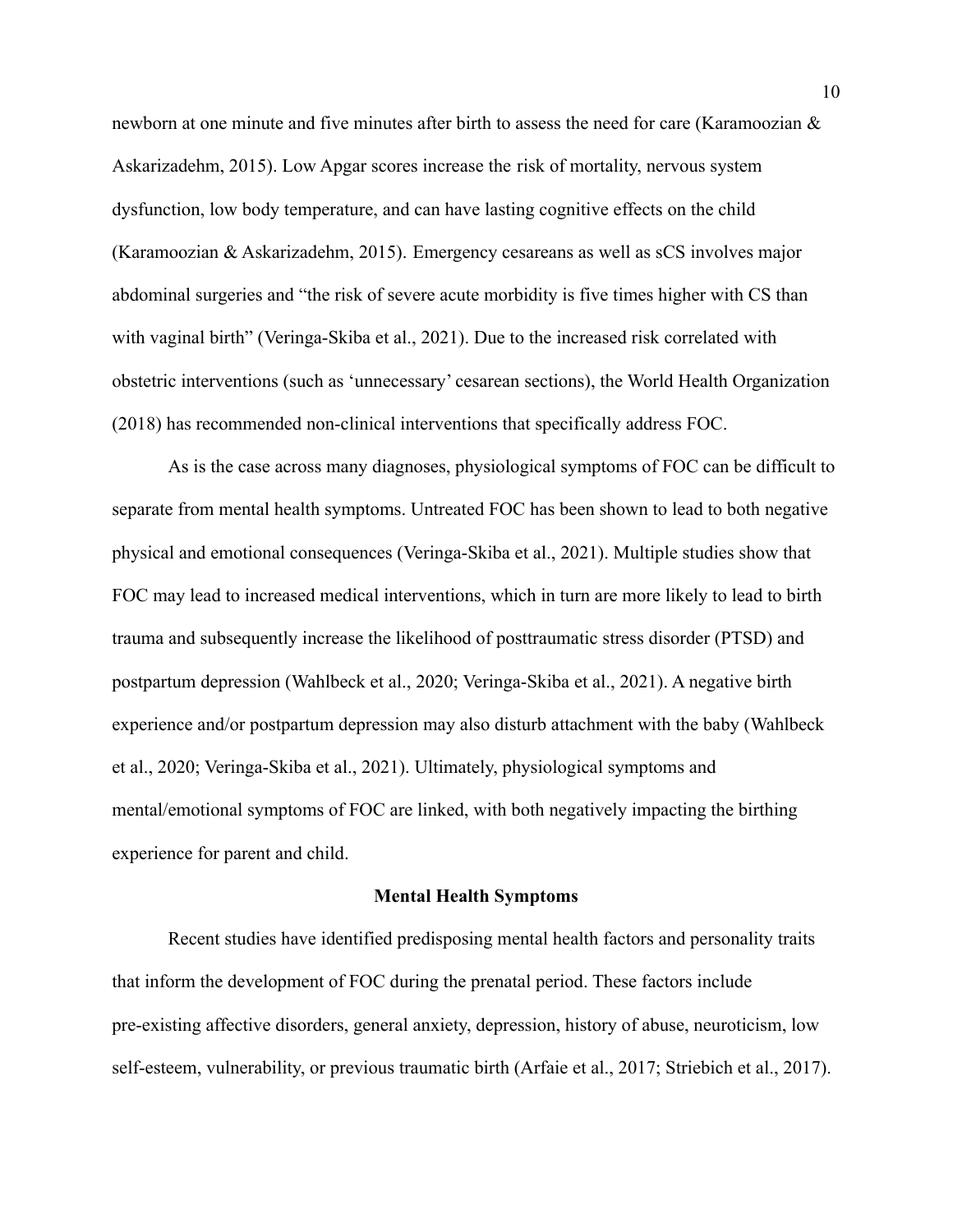New research suggests the Covid-19 pandemic could also increase FOC and have lasting mental health implications on this population (Swan-Foster 2021). That being said, pregnancy itself is the only criteria for developing FOC and many birthing individuals experience FOC absent these factors. "Pregnancy entails physiological, hormonal and psychological changes which could increase the probability of mental and emotional changes resulting in depression, anxiety or psychological distress" (Sheeba et al., 2019). These rapid changes in one's own emotional and psychological landscape can be quite overwhelming and easily chalked up to typical pregnancy experiences, especially given the prevalence of depression and anxiety in birthing populations. Dowse et al. (2020) states that about 20% of people experience depression or anxiety during the perinatal period, which includes the prenatal period. A 2015 National Institute for Health and Care Excellence report stated that prenatal anxiety affects 1 in 4 birthing individuals (as cited in McDonald et al., 2021), which has lasting effects on the parent and child (Iordăchescu et el., 2021). Prenatal depression affects 1 in 5 birthing individuals (Van Heyningen et al., 2019). Navigating anxiety and depression during pregnancy remains a significant obstacle for any birthing individual, but it is especially hard for those also experiencing FOC.

According to a 2017 study by Arfaie et al., anxiety related to FOC stems from uncertainty and the many unknowns about the birth process. Their study found that the following factors informed birthing individuals' anxiety around birth: fear of pain, fear of c-sections, lack of support, being left alone and incompetency (Arfaie et al., 2017). Other causes of anxiety related to FOC included, "fear of damage to mother and baby and lack of trust to the quality of maternity care and staff commitment" (Arfaie et al., 2017). Along with the fears about birth, prenatal anxiety can increase the health risks for the baby and have adverse effects on the physical and emotional development of the child (Karamoozian & Askarizadehm, 2015). Risks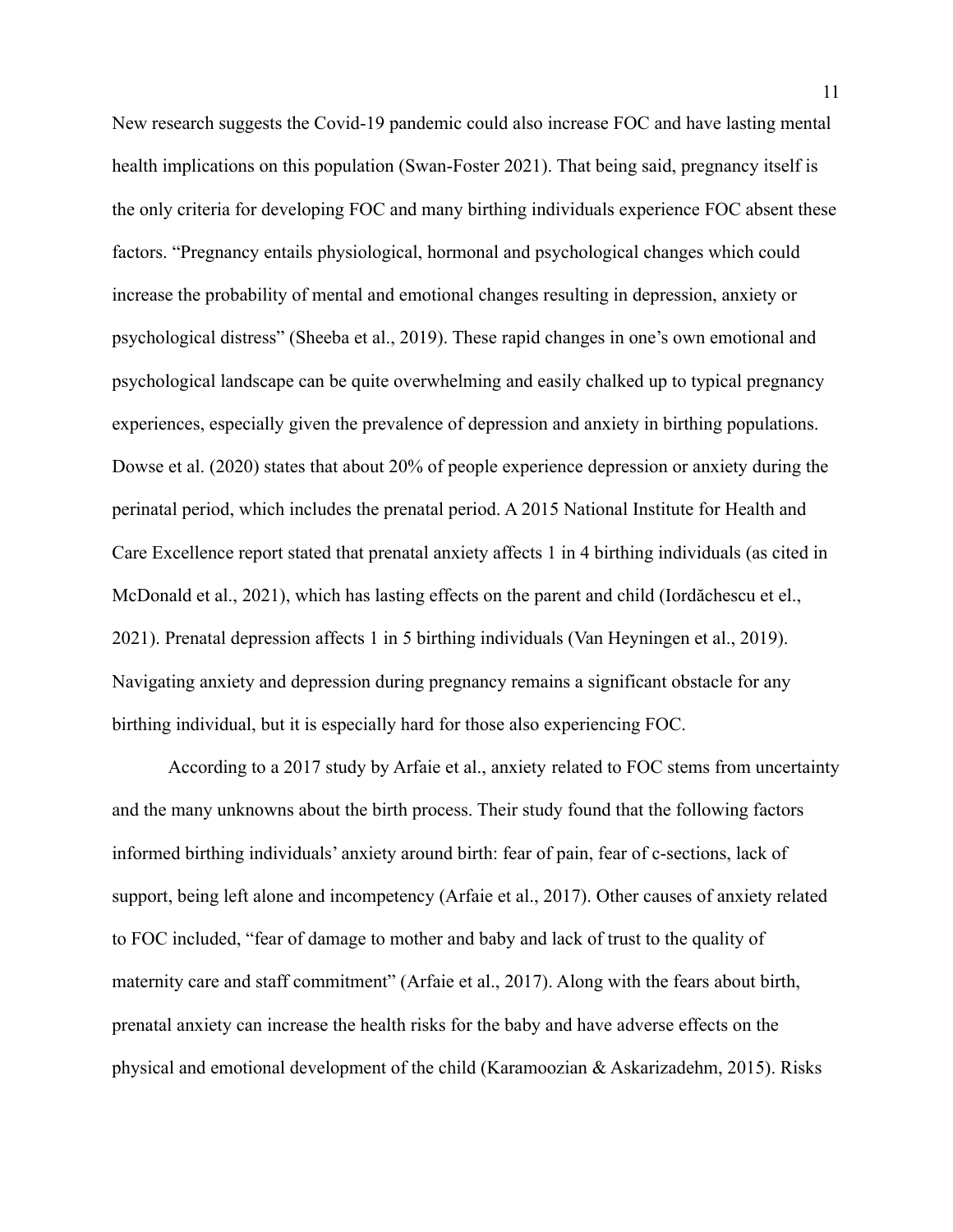for the baby include, "prematurity, low birth weight, and fetal growth restriction, which in turn are risk factors for cognitive and social development" (Iordăchescu et el., 2021). Pregnant individuals are vulnerable to developing mental health disorders and given the frequent comorbidity between anxiety and depression, individuals can develop more than one at the same time (Iordăchescu et el., 2021).

Prenatal depression is often characterized by mood changes, sadness, hopelessness, lack of energy, and guilt (Iordăchescu et el., 2021). In one 2019 study by Sheeba et al., 35.7% of participants screened positive for prenatal depression. "The risk of prenatal depression increases significantly as the pregnancy progresses and clinically significant depressive symptoms are common in the mid and late trimester" (Sheeba et al., 2019). Iordăchescu et el. similarly found that depression related to FOC tends to increase as the birth approaches. But the risk of depression does not necessarily decrease after birth has passed—in fact, prenatal depression increases the likelihood of postpartum depression (Sheeba et al., 2019). Beyond the experience of the birthing individual, prenatal mood disorders—such as depression—can have an effect on the baby after birth as well. For example, prenatal depression can affect the child's attachment postpartum (Webb et al., 2021)

FOC, as a nuanced diagnosis, does not require that the birthing individual experience anxiety or depression, only that they self-report a high level of fear in a formal assessment. But birthing individuals "with both anxiety and depression had the highest prevalence of fear of childbirth" (Storksen et al., 2012) and most research studies assess and discuss prenatal anxiety and depression in close relationship with FOC. Lastly, the ongoing pandemic has imposed new mental health challenges that may increase anxiety, depression, and FOC.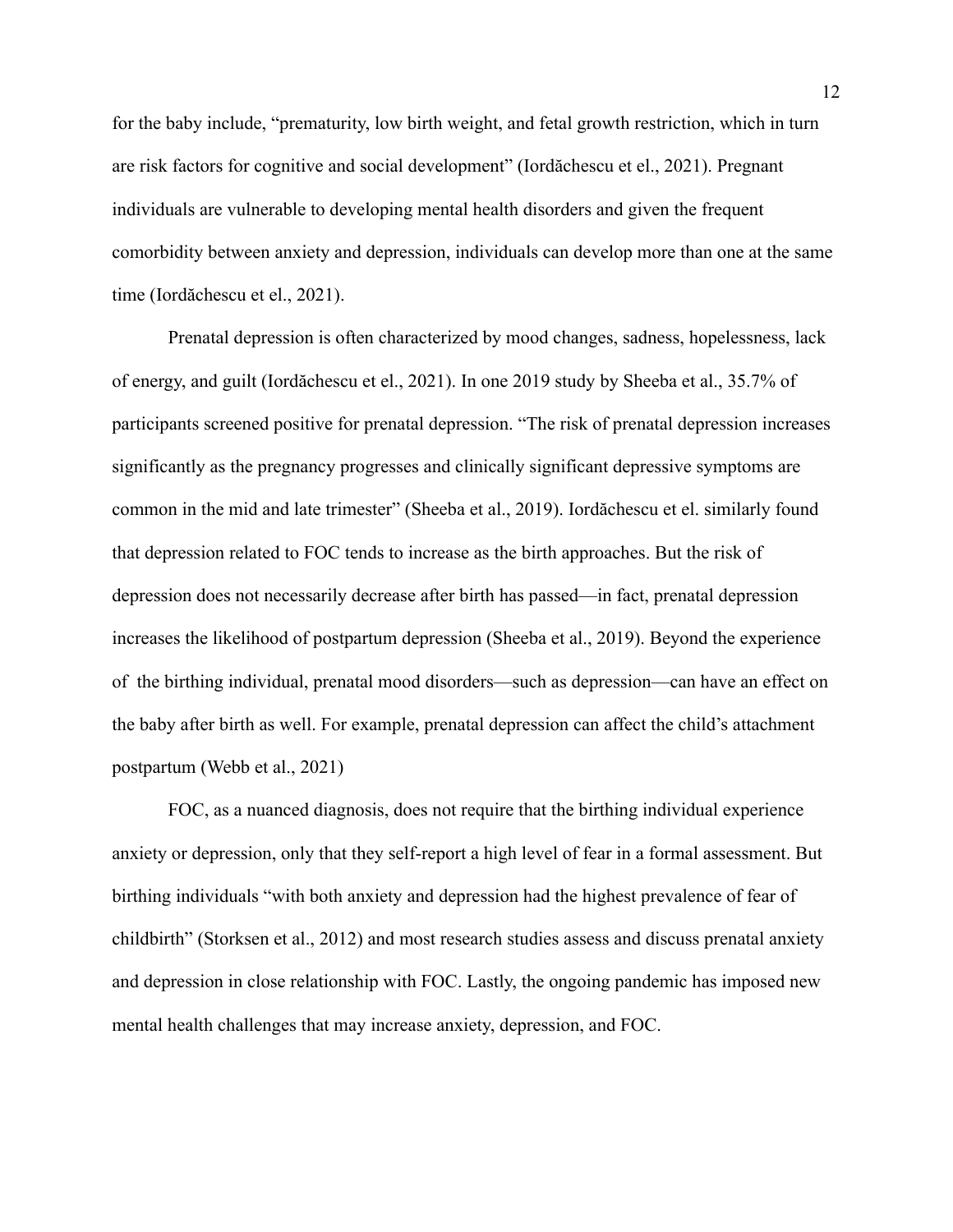Coronavirus, also known as Covid-19, was first identified in 2019 and quickly became a global pandemic. The virus can be deadly or have lasting negative health outcomes (Iordăchescu et el., 2021). For the purpose of this paper the mental health implications of Covid-19 will be addressed. Not only is there increased fear and stress associated with the potential of contracting the virus, but also lack of support and isolation around the changed prenatal experience. According to Iordăchescu et al. (2021) the, "pandemic has a powerful impact with potentially wide-ranging consequences for pregnancy and beyond… significantly increas [ing] the risk of anxiety and depression." The added stress is a concern for the already vulnerable prenatal birthing population. We still do not know the long term side effects that this pandemic will have on our collective mental health, but isolation from family, friends, and community can only do a disservice to the birthing individual. Reducing prenatal visits, increased health anxieties, economic uncertainty, unknowns about hospital protocols, and ever-changing regulations have been other regrettable side effects of Covid-19 (Iordăchescu et el., 2021). The lasting implications of the novel coronavirus have yet to be fully researched. Emerging information is needed in regards to long term side effects of Covid-19 during pregnancy. The psychological implications of the pandemic should be considered when assessing pregnant individuals for FOC and when selecting appropriate interventions, with a particular focus on prenatal anxiety and depression.

#### **Assessment Tools for FOC**

Although there are a number of assessment tools for FOC, the most common assessment tool used by researchers is the Wijma Delivery Expectancy/Experience Questionnaire Version A (W-DEQ), often in combination with the Beck Depression Inventory (BDI) and the Beck Anxiety Inventory (BAI) (Sezen et al., 2019; O'Connell et al., 2017; Nilsson et al., 2018). The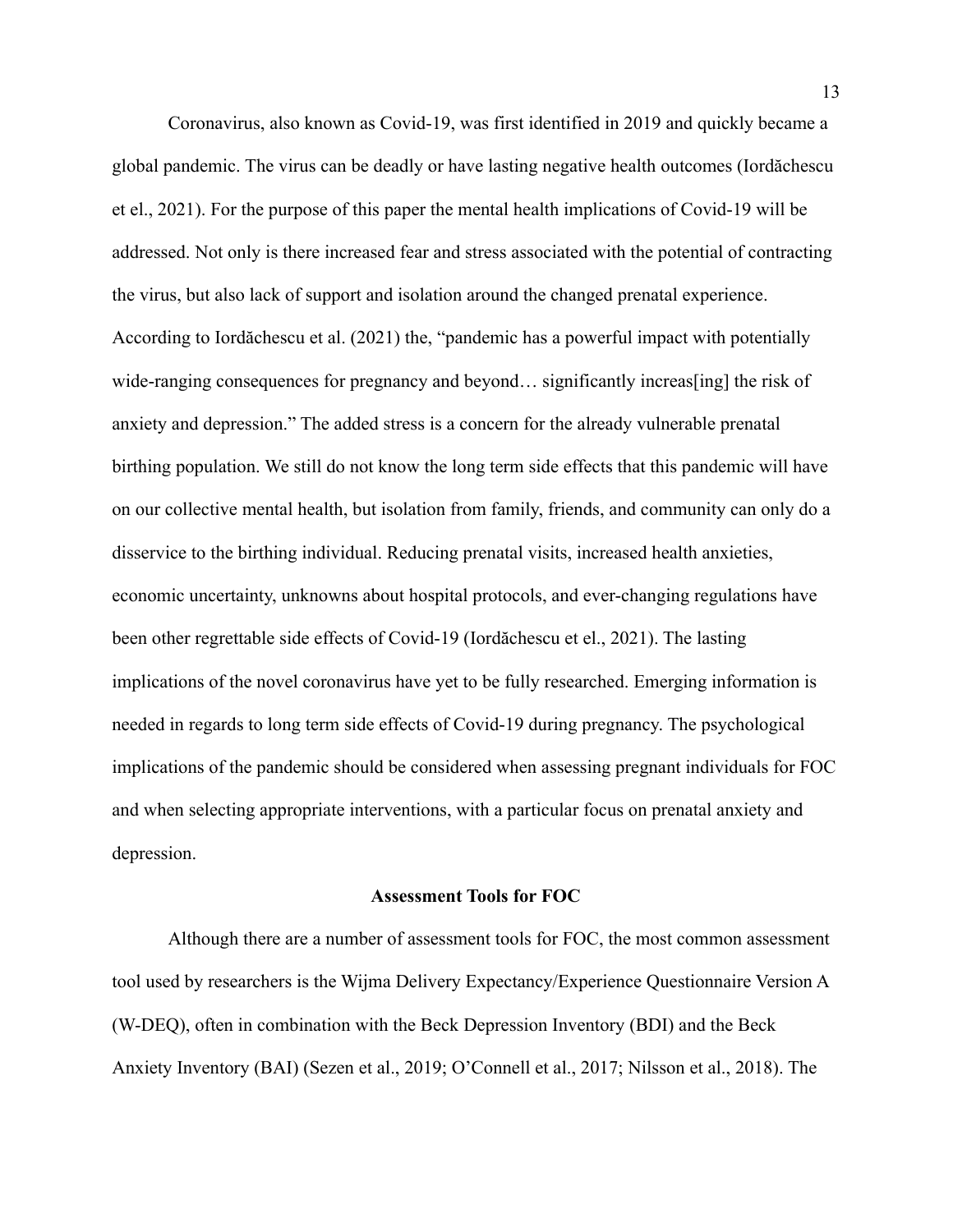W-DEQ was developed and published in 1998 by Klaas Wijma and his colleagues in the Journal of Psychosomatic Obstetrics & Gynecology. Since that time, the W-DEQ has been translated into many languages and is used globally to diagnose FOC. The W-DEQ is a self-reported scale made up of 33 items assessed via a six-point Likert scale (0-5), ultimately resulting in total scores ranging from 0 to 165. The higher the score, the more severe the respondent's FOC, with a score higher than 85 widely considered as tokophobia. While the W-DEQ was originally intended to be unidimensional (interpreted based on a single total score), more recent validations have recommended a multidimensional reading of the scores may be more accurate (Pallant et al., 2016). Items on the W-DEQ ask pregnant individuals to imagine their upcoming labor and delivery and respond to each item based on how they expect to feel in those moments. Negative items on the W-DEQ include child will die, child will be injured, longing for child, lonely; positive items include happy, relaxed, composed, and confident.

While the W-DEQ is widely used, this assessment is not perfect. Criticisms of the W-DEQ have suggested that the questionnaire is too long and complex to use in clinical practice. There are also inconsistencies in how it is implemented and what cut-off scores are used, and it lacks recognition of systemic concerns for US populations in particular (Roosevelt and Low, 2016; Richens et al., 2018). For a well-informed assessment, it may be beneficial to use the W-DEQ in conjunction with BDI and BAI (Sezen et al., 2019; O'Connell et al., 2017; Nilsson et al., 2018).

The BDI and BAI are both self-reported, multiple-choice inventories with 21 items each. Both use a four-point Likert scale (0-3) for each item and, when all items are added together, produce total scores that range from 0 to 63. Higher scores indicate more severe anxiety/depression, with scores greater than 20 indicating clinically significant depression on the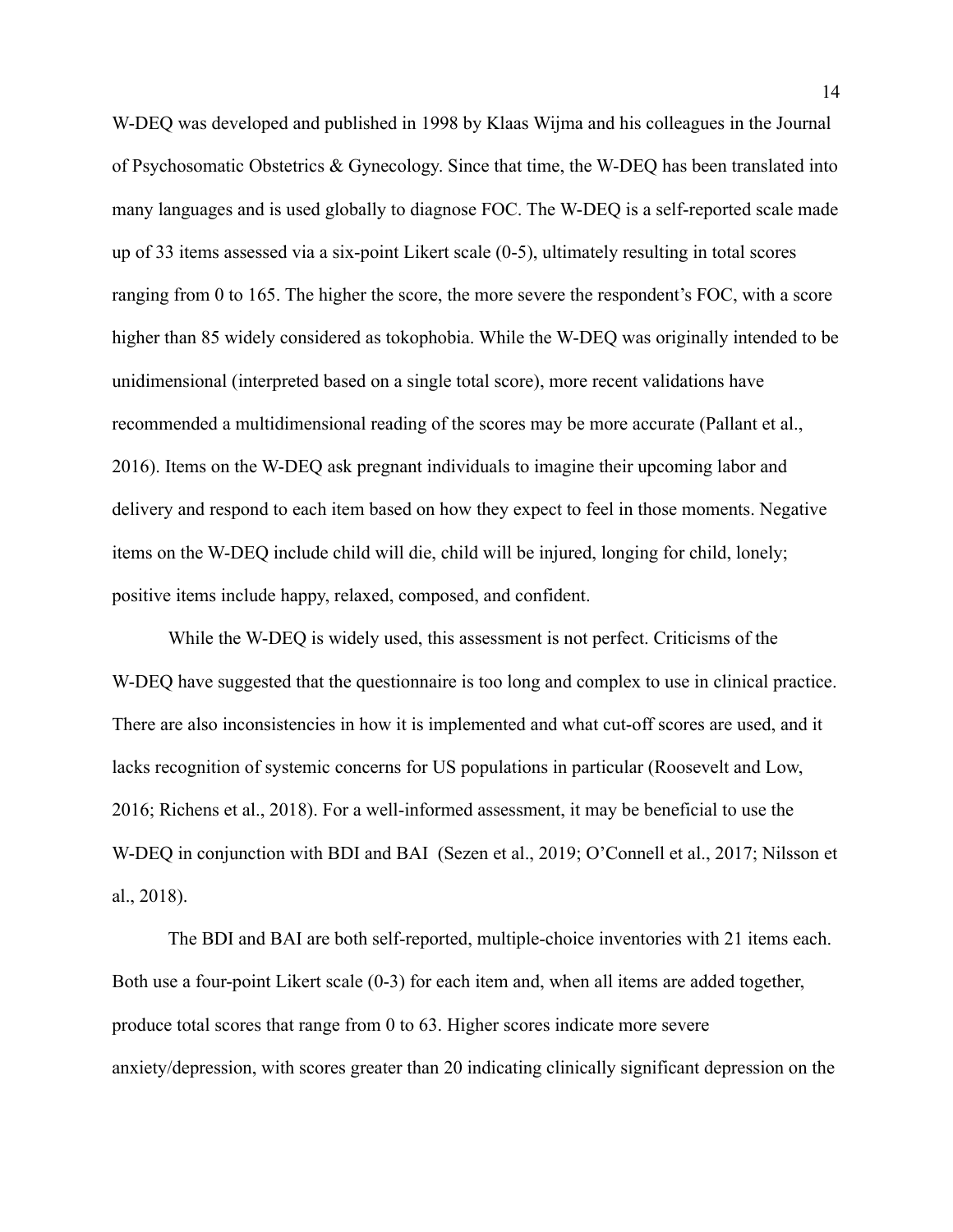BDI and scores greater than 16 indicating clinically significant anxiety on the BAI. BAI items cover common anxiety symptoms, including inability to relax, faintness/lightheadedness, fear of the worst happening, and heart racing or pounding. BDI items cover common depression symptoms, including sadness, dissatisfaction, guilt, disappointment, and suicidal ideation. The BDI and BAI were created by Aaron T. Beck, MD, and his colleagues in 1961 (with revisions in 1978 and 1996) and 1988 (with revisions in 1993) respectively. A current factor not taken into consideration by general assessments is the ongoing global Covid-19 pandemic. Due to the increase in stress caused by the pandemic, these assessments might benefit from emendation. Once assessed for FOC and/or anxiety or depression, non-pharmacological interventions can be offered as potential tools for decreasing negative symptoms.

#### **Non-Pharmacological Interventions for FOC**

The current theoretical landscape for treating FOC includes talk therapy like cognitive-behavioral therapy (CBT) and dialectical behavioral therapy (DBT), haptotherapy, psychoeducation, increased midwifery care, and expressive arts therapy. This literature review focuses on a non-pharmacological approach, meaning interventions without the use of medication. Many of these techniques have shown improvements for people suffering with FOC according to Iordăchescu et al. (2021), including decreasing the level of fear, increasing knowledge, and boosting confidence (Sezen & Ünsalver, 2019, O'Connell et al., 2021). The following interventions can be one-on-one, in group settings, on the telephone, or online.

Cognitive-behavioral therapy (CBT) and dialectical behavioral therapy (DBT) are evidence-based psychotherapies, proven to treat people suffering with anxiety by addressing thought patterns, noticing negative thoughts and reframing into positive thoughts to support behavioral change. Haptotherapy (HT) is another widely used psychotherapy for FOC that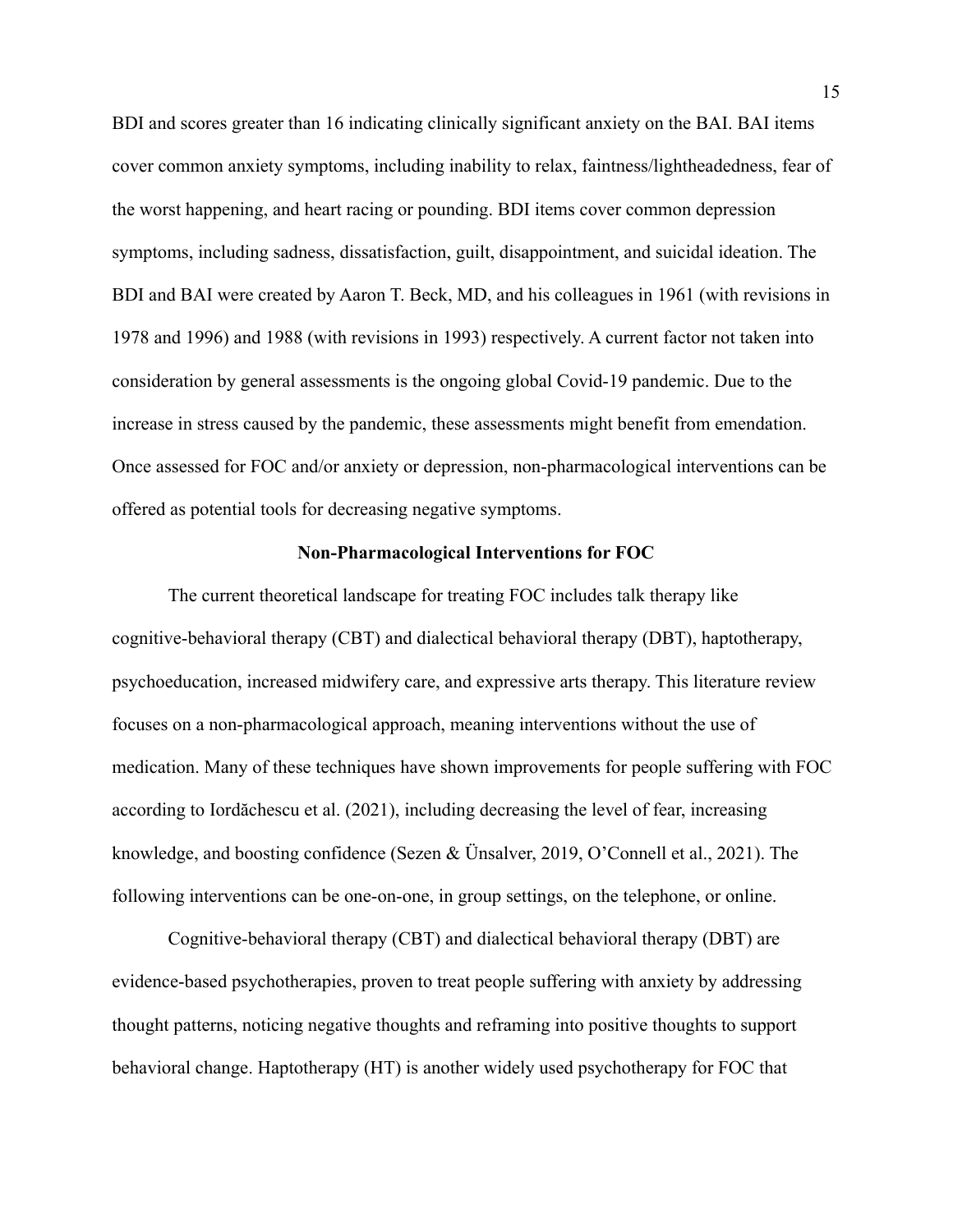utilizes touch in order to align the psyche and the body, focusing on changing the mindset of the individual, seeing birth in a more positive light, and gaining self-confidence. Klabbers et al. (2014) explain that "an objective of HT is to make the individual aware of his/her capacity to allow feelings and to experience them." HT allows for an increase of self-awareness, and selfreliance which can be used as a tool to manage pain and reduce fear.

Mindfulness techniques have been successful treating FOC and helping individuals to navigate pregnancy by calming the body, connecting to the breath, and reducing stress within the body. The focus of mindfulness based childbirth and parenting (MBCP) is about finding acceptance and non-judgement. During MBCP sessions, the couples practiced mindful movement, body scans, awareness of baby, and breath. As Lönnberg et al. (2018) states, "The phenomenon of participating in the intervention, integrating the teachings and embodying mindfulness seems to develop inner resources that foster the development of wisdom." Overall, participants found more compassion and empathy for themselves and their partners. They found tools to stay calm and connect to the baby, while developing patience, connecting to the here and now, and deepening their listening skills (Lönnberg et al., 2018). Many people felt MBCP was a resource that could be called upon during labor.

Increased midwifery care also helps to treat FOC by fostering a trusted support team that the birth person can rely on. "[Participant's] fear also decreased when they felt they were listened to, confirmed, respected and could build up a good caring relationship with their midwives" (Wigert et al., 2020). Feeling heard and having emotions validated by trusted providers about the upcoming birth helped to lower FOC (Wahlbeck et al., 2020). Midwives can address FOC by offering comprehensive support including; birth preparations, coping skills, and educational resources (O'Connell et al., 2021). Regardless of the intervention chosen to address FOC,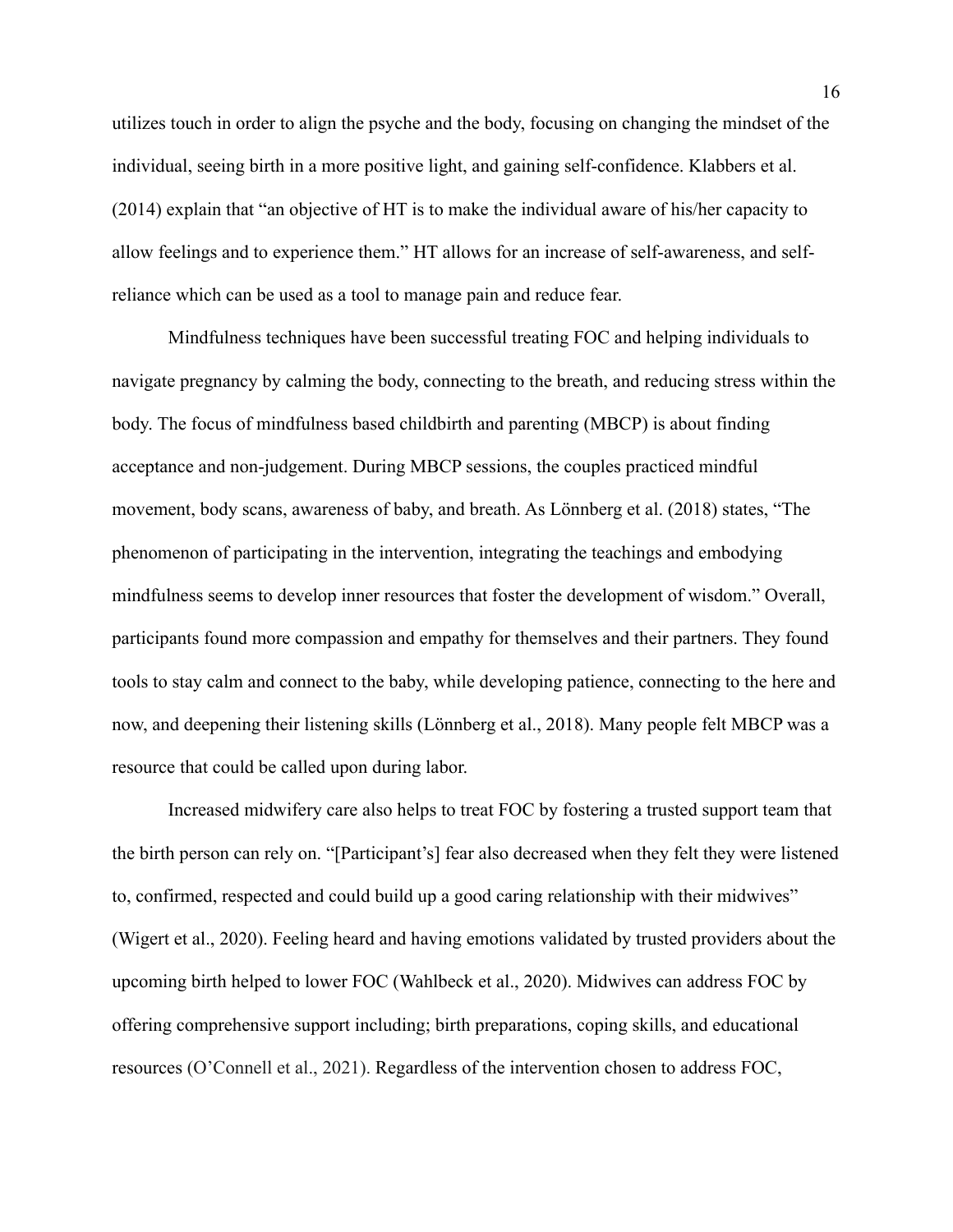continuity of care is important to build trust with all medical professionals, OBGYN and midwives alike.

Psycho-education has also been studied as a method to reduce FOC. The birther can be more prepared and gain self-confidence knowing what birth might look like. Wigert et al., (2020) found that education could, "increase tolerance for uncertainty… 'therapeutic conversations' in pregnancy may help to improve women's self-efficacy." Cognitive flexibility or being able to adapt behavior depending on the environment will facilitate a smoother birth process and believing in one's capability to give birth will aid increased confidence. With many online classes, psycho-education is one of the more accessible options for FOC interventions. Knowledge can empower the birthing individual and help them combat uncertainty or catastrophizing. Finally, expressive arts therapy—as discussed in detail in the following sections—is a viable, non-pharmacological modality being used to address FOC in prenatal populations.

#### **Expressive Arts Therapy**

The International Expressive Arts Therapy Association (IEATA) defines expressive arts therapy as, "[t]he expressive arts combine the visual arts, movement, drama, music, and other creative processes to foster deep personal growth and community development. By integrating the arts processes and allowing one to flow into another, we gain access to our inner resources for healing, clarity, illumination and creativity." Through expressive arts therapy, individuals can explore, process, connect, express, and release emotions. Person-centered expressive arts is one theory within the expressive therapies that focuses on the individual, the therapeutic relationship and transitioning between art forms. Within the person-centered therapeutic framework, Natalie Rogers coined the term Creative Connection. Rogers is the daughter of Carl Rogers, founder of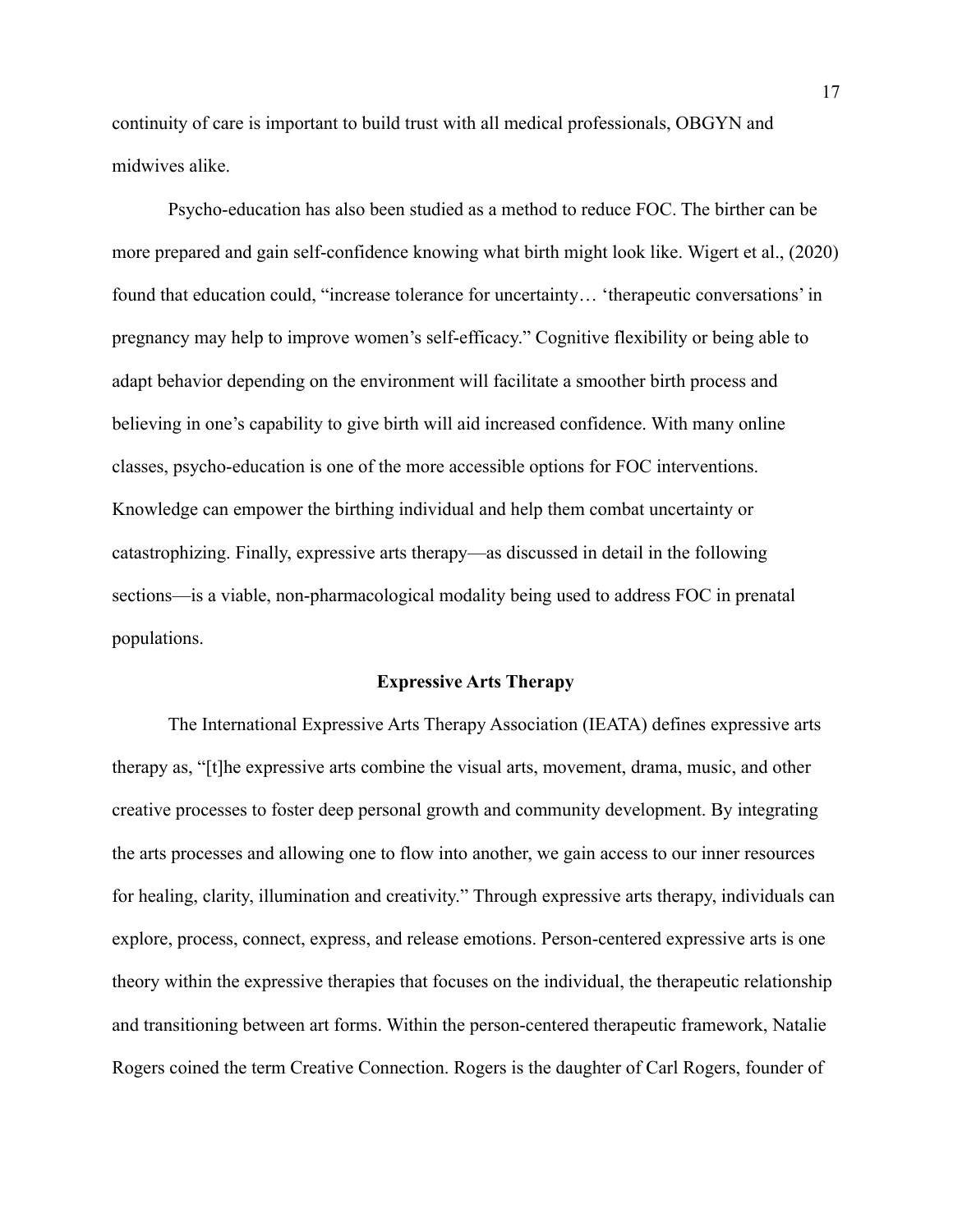person-centered/humanistic psychology. The Creative Connection focuses on our connection to movement, art, writing, and sound to further access feelings, thoughts, and self-exploration, all while connecting authentically with the client (Rogers, 1993). There is little peer-reviewed literature on the specific use of expressive arts therapy interventions and FOC. That being said, within the therapeutic framework of person-centered expressive arts therapy, many FOC interventions focus on the specific modality of art therapy.

The American Art Therapy Association (AATA) was founded in 1969 and defines art therapy as "an integrative mental health and human services profession that enriches the lives of individuals, families, and communities through active art-making, creative process, applied psychological theory, and human experience within a psychotherapeutic relationship." Under the guidance and supervision of a licensed art therapist, art therapy utilizes visual arts interventions such as painting, drawing, coloring, collaging, photography, and sculpting. Art therapy interventions utilizing creativity have been noted as a valuable treatment modality for FOC.

#### **Art Therapy Interventions**

This literature review focuses on three art therapy interventions as effective treatment options for individuals suffering with FOC, including anxiety and depression symptoms. These art therapy interventions may be beneficial for this population due to the nonverbal aspects of the work. "Many traumatic perceptions and emotions remain as memories without narrative organization or verbal coding. Art therapy provides tools for communicating with the non-verbal mind and translates nonverbal material into verbal description" (Wahlbeck et al., 2018). Trauma or fear can be challenging to share or process verbally, thus giving voice and space to these emotions through artmaking might be beneficial. Rogers explains their theory of the Creative Connection, "by moving from art form to art form, we release layers of inhibitions, bringing us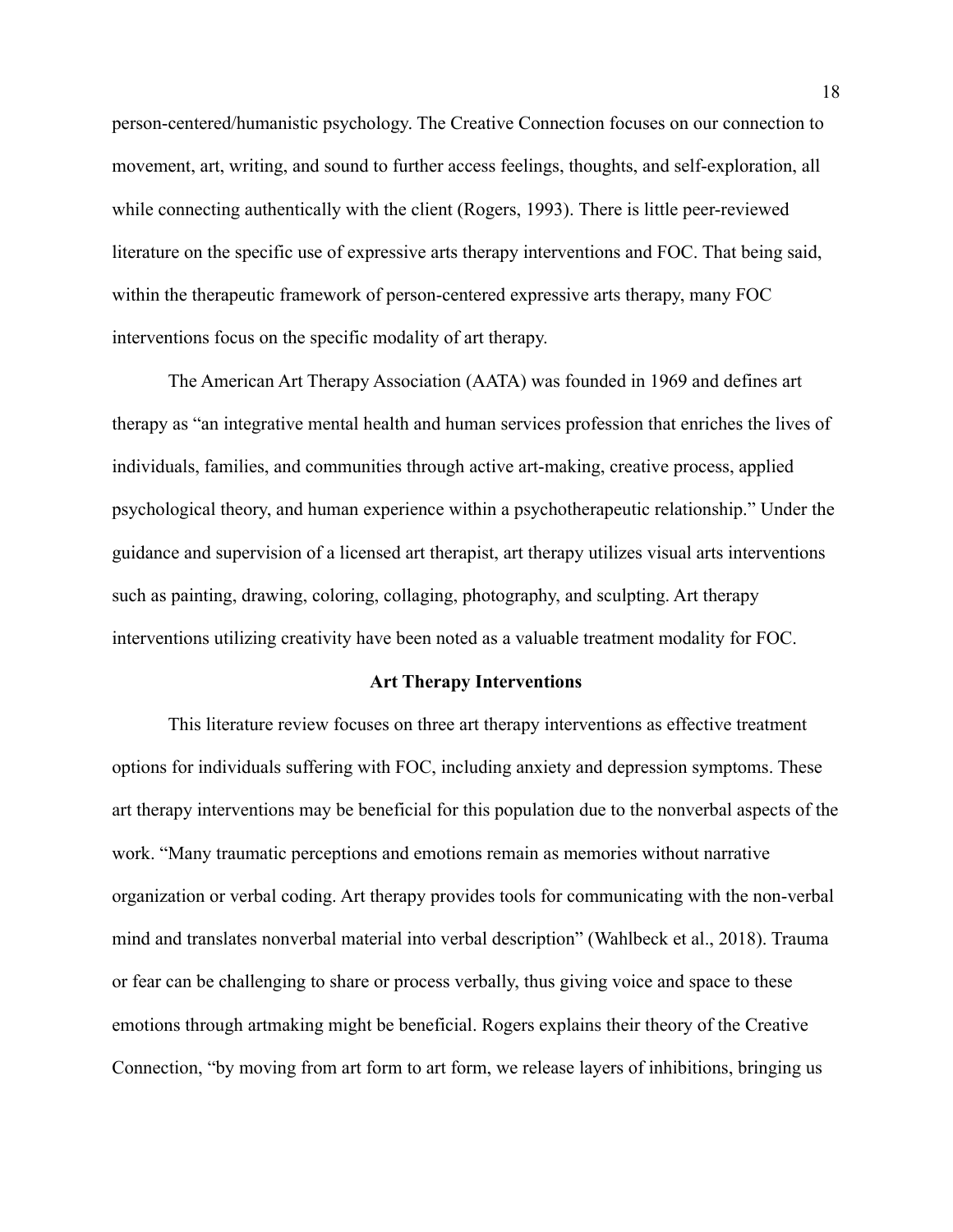to our center-our individual creative force. This center opens us to the universal energy source, bringing us vitality and a sense of oneness" (1993, p.44). Rogers feels that our emotional and physical wellbeing are linked, the act of transitioning from different art forms fosters the Creative Connection and can offer healing. The nonverbal aspects of expressive therapies fosters integration of information. (Rogers, 1993). In this way, accessing the Creative Connection via intermodal expressive arts therapy may serve as a positive intervention for birthing individuals diagnosed with FOC.

Although there is ample research using art therapy with the pregnant population, art therapy specifically targeted at FOC is limited. These studies found art therapy to be a helpful intervention for FOC, although more research is needed in this emerging field. Within the following art therapy interventions for FOC, art becomes a way to access, contain, explore and understand fear in a safe environment.

Swan-Foster et al. 's 2003 quantitative study entitled "The use of the human figure drawing with pregnant women" addressed the use of art therapy intervention as a tool to help identify emotional distress (including anxiety and depression) in prenatal individuals. The art therapist invited participants—categorized as high risk outpatient, high risk inpatient, or low risk outpatient—to create a human figure drawing (HFD). The drawings were then compared using the Formal Elements Art Therapy Scale (FEATS) and Content Tally Sheet, which allowed researchers to examine the similarities and differences between the artwork from the three groups. "The FEATS uses 14 global variables for independent scales that address structural qualities of a drawing… offering a 'fresh approach to researching how art can be useful in clinical settings' serving a population with psychiatric disorders" (Swan-Foster et al., 2003). Assessing the HFDs, Swan-Foster et al. looked at color, details, energy, transparency, clothing,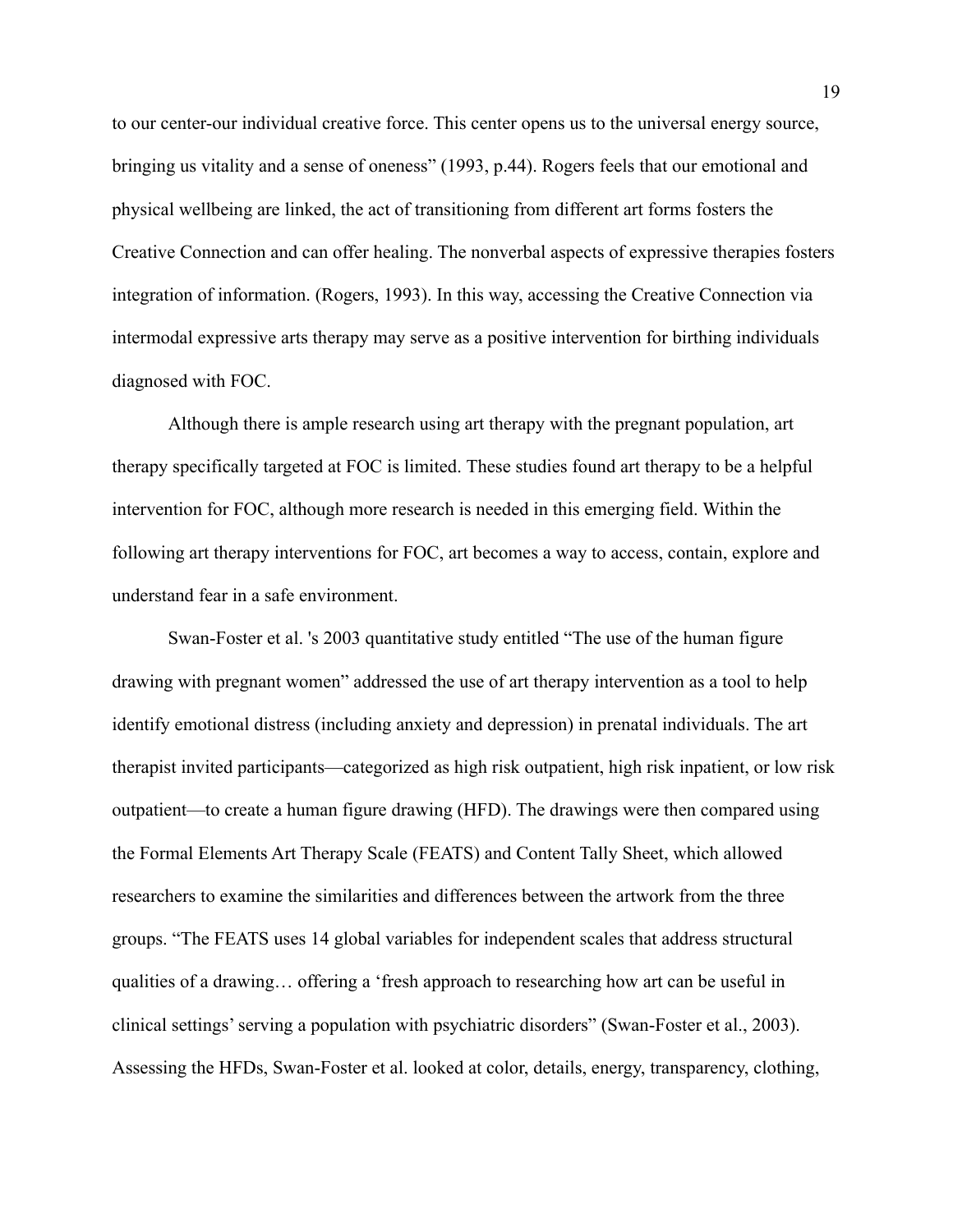and space. Swan-Foster et al. notes signs of distressing symptoms in the artwork included a lack of visual indications of pregnancy, "suggesting a lack of integration regarding body image" (2003). Other concerning elements were significant empty space, lack of colors used or darker colors used, abnormal placement of images, and little investment in the drawing" (Swan-Foster et al., 2003).

While Swan-Foster et al.'s study aimed to explore HFD as a nonverbal screening protocol for prenatal emotional distress (2003), it simultaneously acted as an art therapy intervention. The human figure drawings created gave insight to the participants emotional world by making visible "the relationship between the internal state and the external expression of that state and is illustrated in the artist's internal psychological state being reflected in the process of creating and the structural qualities of the final image" (Swan-Foster et al., 2003). Drawing is a nonverbal art form which allows for uncovering possible emotional concerns which might be difficult to verbalize (Swan-Foster et al., 2003). Although not the primary intent, final remarks from individuals described, "feeling 'better', 'supported', 'proud', 'relieved', and 'emotionally calmer'" (Swan-Foster et al., 2003). While not formally quantified in Swan-Foster et al.'s study, the literature suggests that HFD interventions not only assess FOC, but may also be beneficial in treating it.

This research alone is not enough to make clear conclusions, as "[t]he reliability and validity of HFD in general needs to be taken into consideration when reviewing this data" (Swan-Foster et al., 2003) and the relatively small sample sizes in the study lacked diversity. Alongside other tests and more research, though, Swan-Foster et al.'s HFD research may offer insight into how art therapy can be used as both an assessment tool and an intervention for FOC. Within the scope of the literature itself, Swan-Foster et al. even suggest that HFD could be used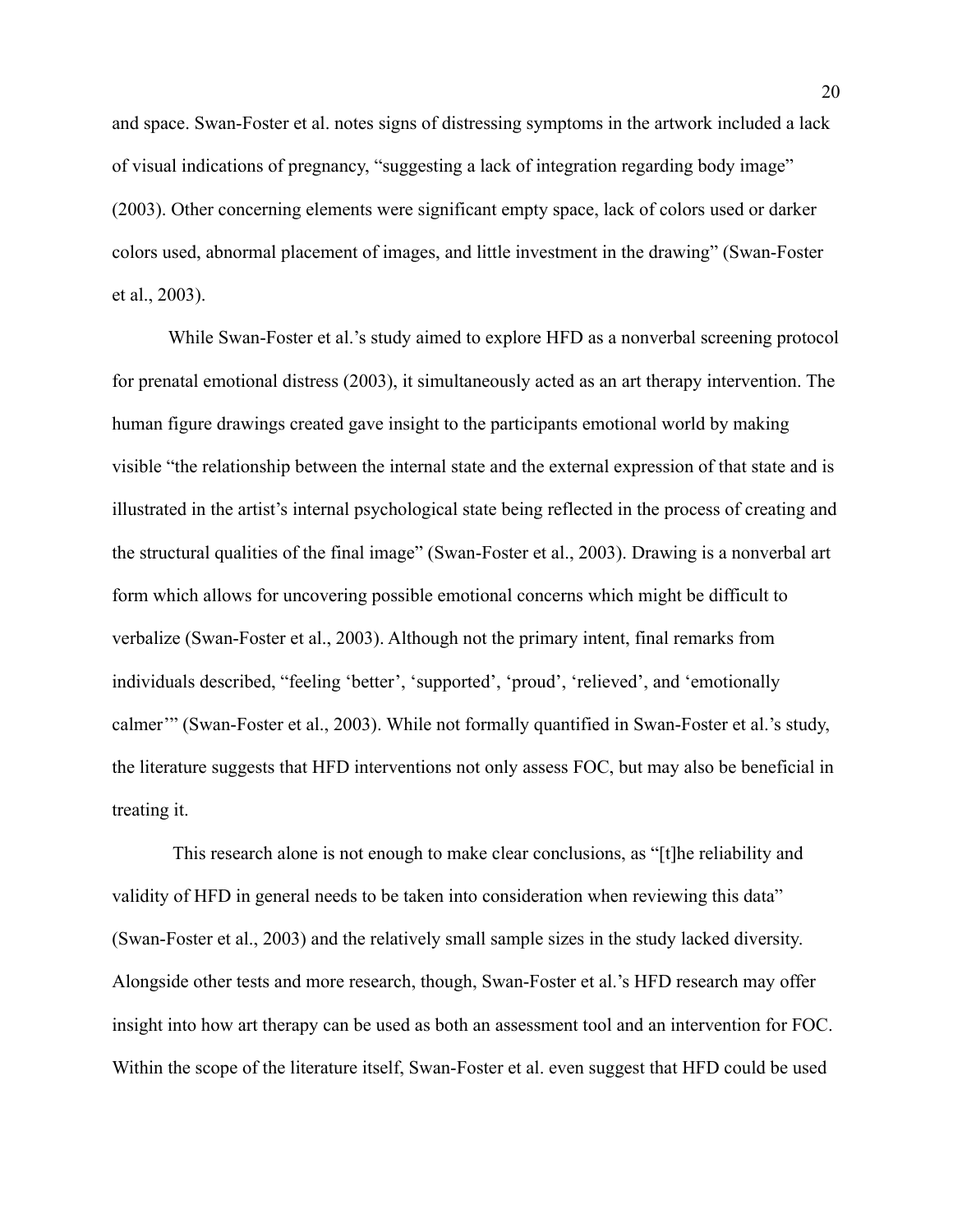to open communication about fears and concerns with the birthing individual and their medical providers (2003).

In the 2020 quantitative article Wahlbeck et al. hypothesized that art therapy (AT) combined with midwife led counseling (MC) practices would decrease participants' FOC more than just MC alone. This study was done in Sweden with 128 participants. Participants were screened by self-reported rating of their fear of childbirth on an analog scale, with 0 being no fear at all and 10 being extreme fear of approaching birth. Participants that scored 7 or higher were referred to the study and were asked to complete the W-DEQ questionnaire. After selection, participants were broken up randomly into two groups—a control group in which participants only worked with MC and a study group, which included AT and MC.

The participants could decide if they wanted individual or group art therapy. Art therapy sessions were offered weekly in the third trimester—from 28 to 36 weeks gestation—for an hour and a half to two hours. The participants were given paper, watercolors, pastels, sponges and brushes to use for the session. Walhbeck, one of the authors on this study, was the facilitating art therapist. Each session had a new theme and the artwork could be a tool for, "self-reflection to release feelings they were unable to express elsewhere, to strengthen the process of bonding with their baby, and to initiate the counseling component of AT" (Wahlbeck et al., 2020). Before they began painting, the participants were guided in a ten minute meditation that focused on breath and body awareness. While painting, they were encouraged to stand and use their whole body. To make the first session accessible, the participants were invited to paint a tree before being asked to paint their baby. The following session introduced mind/body mapping and participants were encouraged to "paint your own body," including "worry and fear." Later sessions included painting the "birth room" as well as painting their own goals. Some ideas included: "Where am I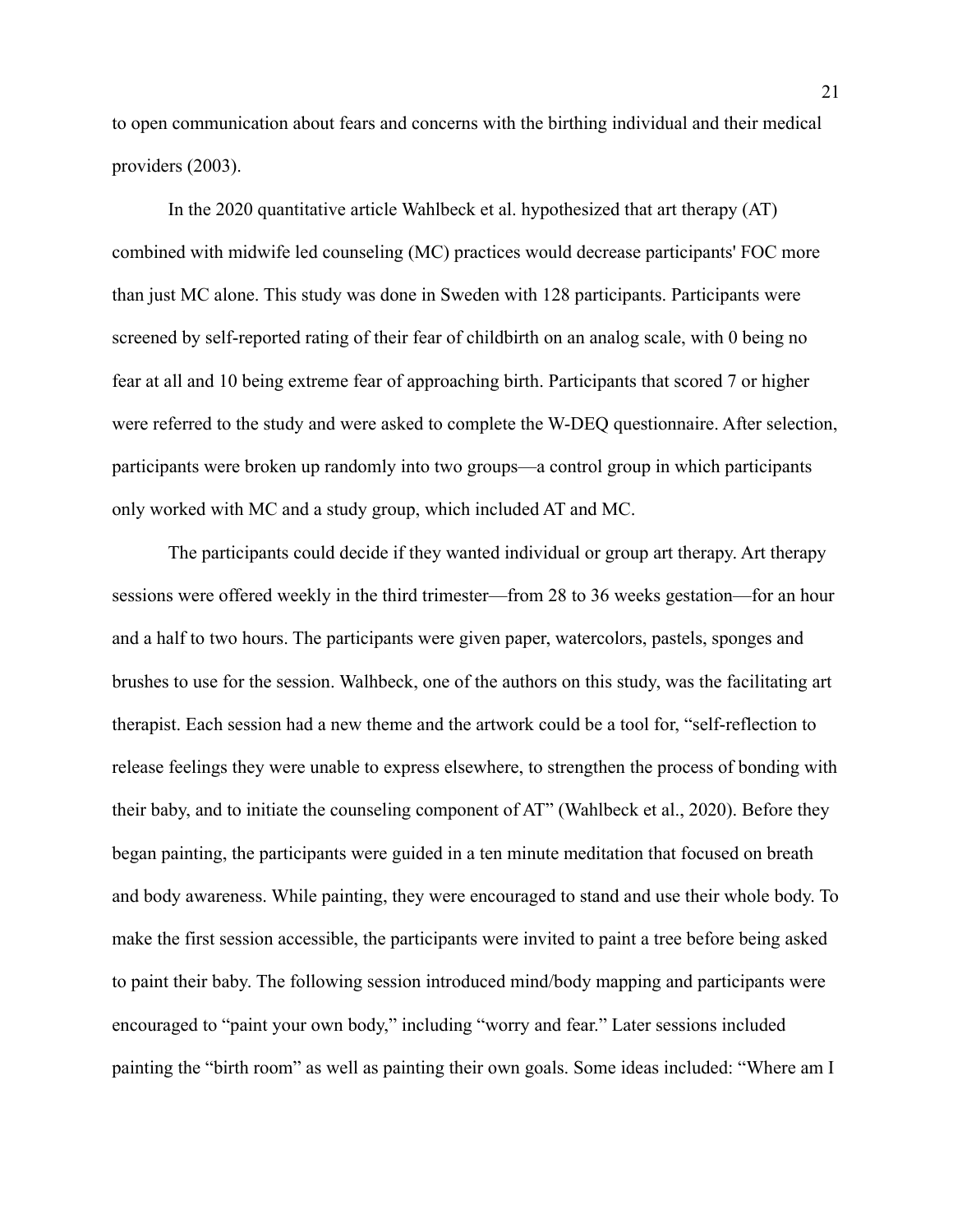going?", "How can I get through this?", and "What is hindering me?" Through this work, Wahlbeck et al., (2020) hoped to help "the women to find their own goal picture to bear with them on the journey toward birth." In the final session, participants were asked to paint any final birth preparations.

The goal of Whalbeck et al.'s intervention was to reduce fear, which encompassed parent-child bonding, releasing fear, and inviting open communication (2020). The art interventions were used as a treatment method to address, release, and diminish fear. "Art therapy provides tools for communicating with the non-verbal mind and translates nonverbal material into verbal description" (Wahlbeck et al., 2018). Art therapy can be used to uncover and express deep fears and non-verbal emotions. "When our feelings are joyful, the art form uplifts. When our feelings are violent or wrathful, we can transform them into powerful art rather than venting them on the world (Rogers, 1993, p. 5). Externalizing fear can be a healthy way to release and process feelings. According to the findings, the study found that most people who participated in either group did reduce their FOC. "After art therapy, fear decreased and they felt stronger, calmer and more self-confident. The unborn baby became real. The women described how the fear was 'deposited' in the images" (Wahlbeck et al., 2018). Using these techniques, the participants' fear could be addressed, contained, and externalized. Visual art has been shown to elicit a positive change in regard to fear. Wahlbeck et al., (2018) stated, "by sharing and making the fear visible in the creation of images in paintings, the women were able to gain hope and self-confidence. The painting was an important tool to promote inner healing and they could then face their fear." Through the act of creating artwork the fear became more transparent and the art could be used as a supportive resource. Sharing helped alleviate the burden and they could learn to recognize their strengths.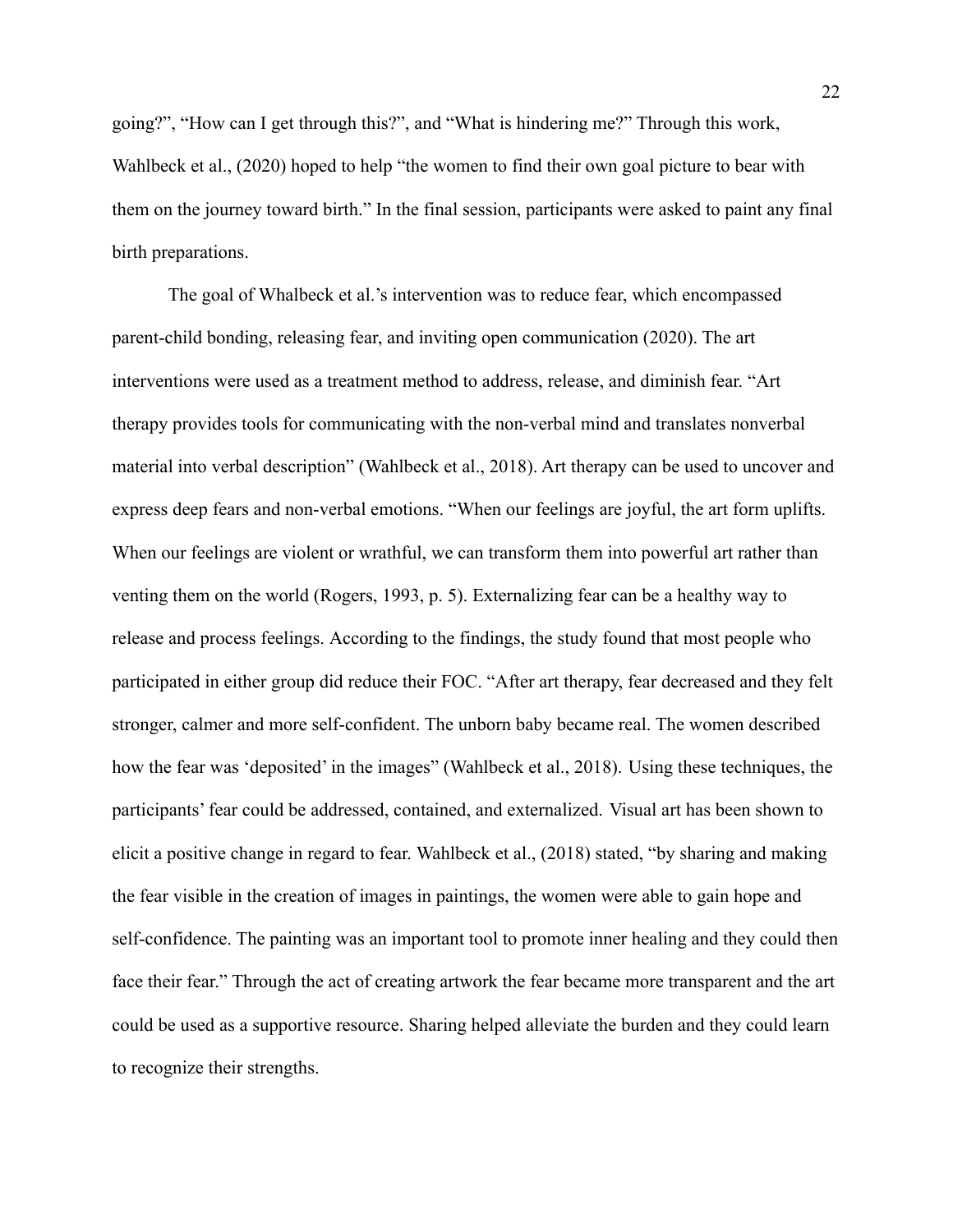In the quantitative article "Group art therapy for the management of fear of childbirth," Sezen and Ünsalver (2019) compared the benefits of group art therapy (AT) versus group psychoeducation for FOC in Turkey. Thirty pregnant participants were asked to complete a pre-test, mid-test, and posttest for this study, including questions regarding anxiety and depression. Outcomes were determined using the W-DEQ, BDI, and BAI assessments. Researchers hypothesized that AT would help decrease FOC more than psychoeducational groups and the study did ultimately find AT to be beneficial in lowering FOC and reducing anxiety and depression, demonstrated by the post test scores during the study period. Sezen and Ünsalver (2019) found the Beck Depression Inventory and Beck Anxiety Inventory and W-DEQ scores were statistically significantly lower ( $p < 0.001$ ) for the participants in the AT group, suggesting that AT had a quantitatively measurable impact for decreasing FOC.

The participants met for six group art therapy sessions that lasted two hours each. Every session, the group began by listening to music and singing together prior to artmaking. Singing together in a group helped build a bond and trusting relationship between the members. Artmaking interventions varied from session to session in the following order:1) mask making for authentic self-expression, 2) drawing to support self-reflection, 3) mandala making to promote peace of mind, 4) puppet making, which can facilitate embodiment and can be used as a projective object to help resolve conflicts, 5) photography as a way to build self-confidence, and 6) collages to reflect on their experience and foster autonomy (Sezen, Ünsalver, 2019). Changes were noted in participants' ability to "face and express their fears through their artwork (drawing) and then gain control over their fears (mandala-making, puppet-making, taking photographs and collage-making) within a secure base and an on-going social support system provided by the group structure" (Sezen, Ünsalver, 2019). These art therapy interventions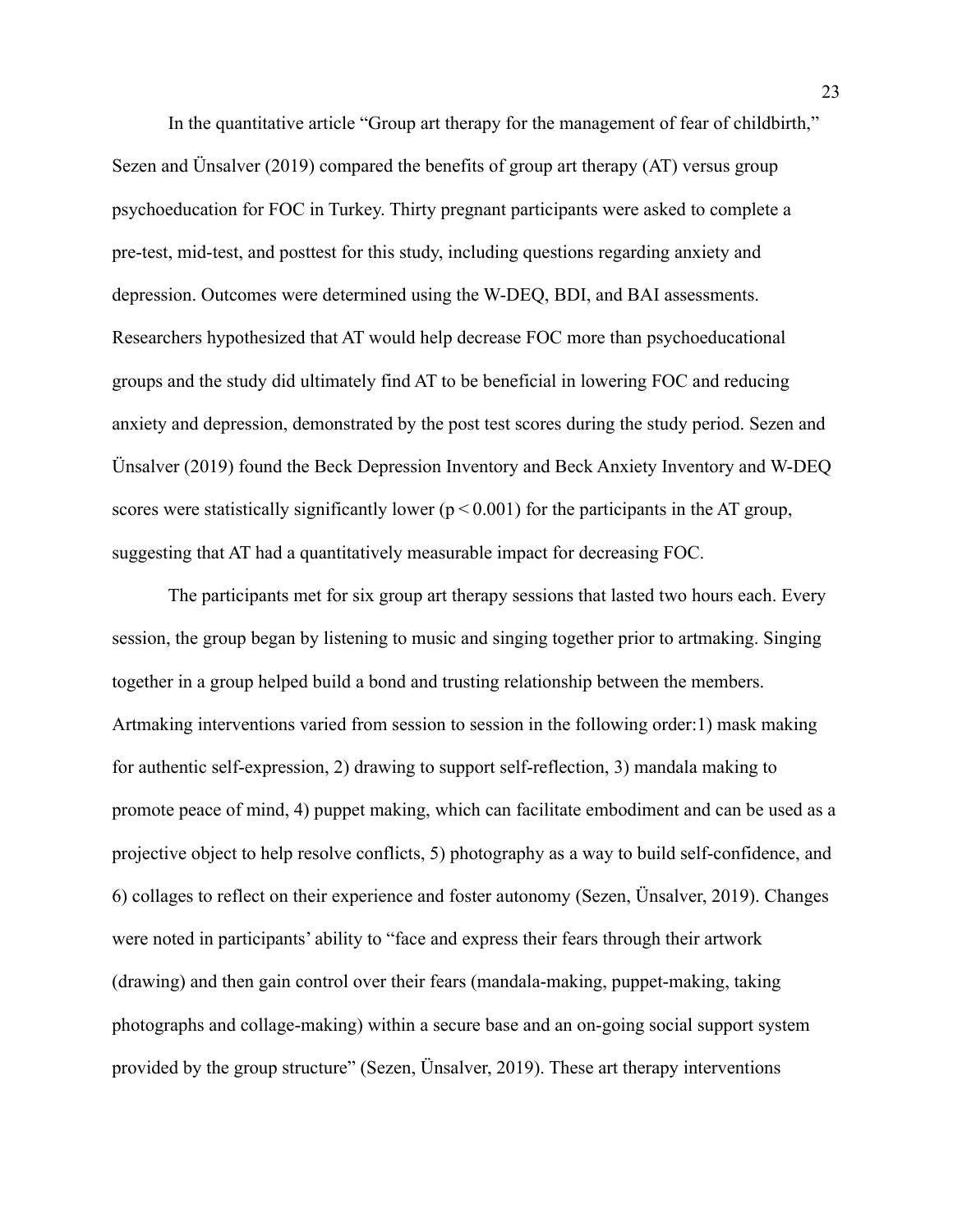reduced the symptoms of FOC, which led to more self-confidence and positive birth experiences. Group process developed authentically, and the art interventions aided group cohesion (Sezen, Ünsalver, 2019). Additionally, the group structure made this intervention more accessible to a larger population and the participants benefited from the group's support.

Within these last two studies, each art therapist used an intermodal approach—moving between multiple art forms in one session. While there is a gap in the research around expressive arts and FOC, the success of these intermodal art therapy approaches suggest that expressive arts therapy might also be a beneficial intervention for FOC, as reinforced by the theory of Creative Connection.

#### **Discussion**

While fear of childbirth was first recorded by a French psychiatrist in 1858 (as cited in Nilsson et al., 2018), research around non-pharmacological interventions for FOC and accompanying prenatal anxiety and/or depression remains limited. Recently, increased attention has been given to clinical art therapy interventions as treatment for FOC. While these studies did focus on primary art therapy interventions—such as human figure drawing, painting, mask making, collages, and mandala art—they frequently incorporated complimentary expressive arts therapy interventions, such as meditation, movement, music, singing, puppet making and storytelling. In this way, the available literature indirectly suggests that the intermodal approach of expressive arts therapy would be beneficial for birthing individuals suffering from FOC, prenatal anxiety, and/or prenatal depression.

Further research is needed in using expressive arts therapy as a singular modality which, within its intermodal framework, utilizes many modalities. Estrella (2018) explained how expressive arts therapy is different from the modality of art therapy.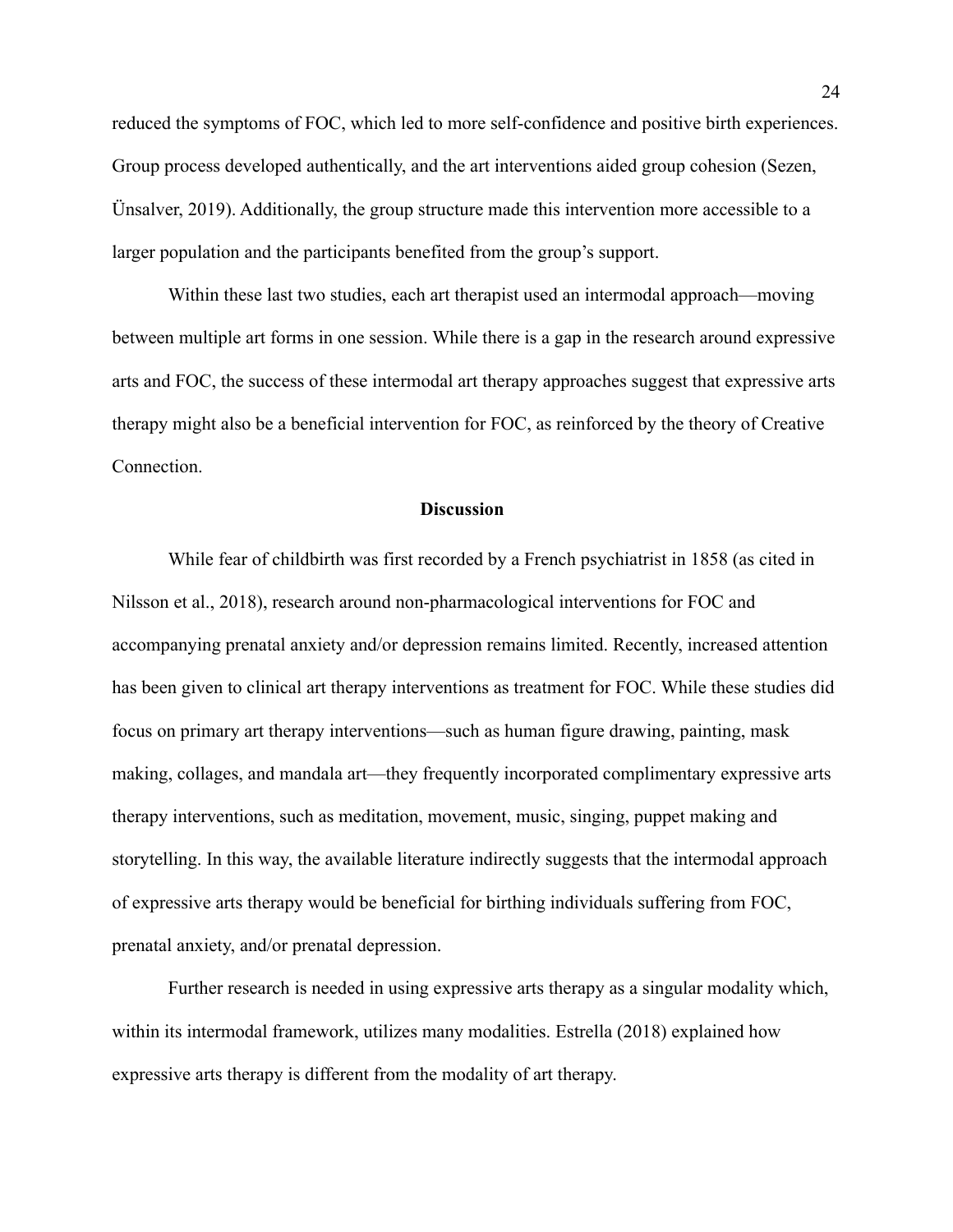"Expressive arts therapy, unlike its sibling professions of art therapy, dance/movement therapy, drama therapy, and music therapy, is not organized around the application of one specific art modality; instead, expressive arts therapy is an interdisciplinary/transdisciplinary multimodal practice that promotes radical inclusivity, one grounded in an approach that embraces a use of all arts" (Estrella, 2018).

In two of the interventions outlined in this literature review, the art therapists/researchers used multiple modalities within individual sessions. Although not formally documented or discussed in these specific terms, the art therapists/researchers facilitated Creative Connection and intermodal transfer by using more than one modality.

Sezen and Ünsalver (2019) offered multiple modalities within one group session. They began every group by listening to music and singing together. The participants noted that singing before artmaking, helped them feel a sense of community and connection. "Studies have shown that activities of listening to music and singing activities contribute to the development of trust and communication within a group. Music has positive effects on fear, anxiety, and depression in pregnant women'' (Sezen, Ünsalver, 2019). Rogers explains the benefits of incorporating music into therapy, "[l]istening to a piece of music allows us to move into a deep sensory state of feeling. We can use recorded music to help us profoundly experience a feeling in order to transform that emotional energy" (Rogers, 1993). Listening to music and singing together helped the group engage in artmaking more easily (Sezen, Ünsalver, 2019). Music set the tone for self-expression and offered a more relaxed environment. In addition to music and art, they also offered puppets, which facilitated role play and storytelling, as well as mask making and photography.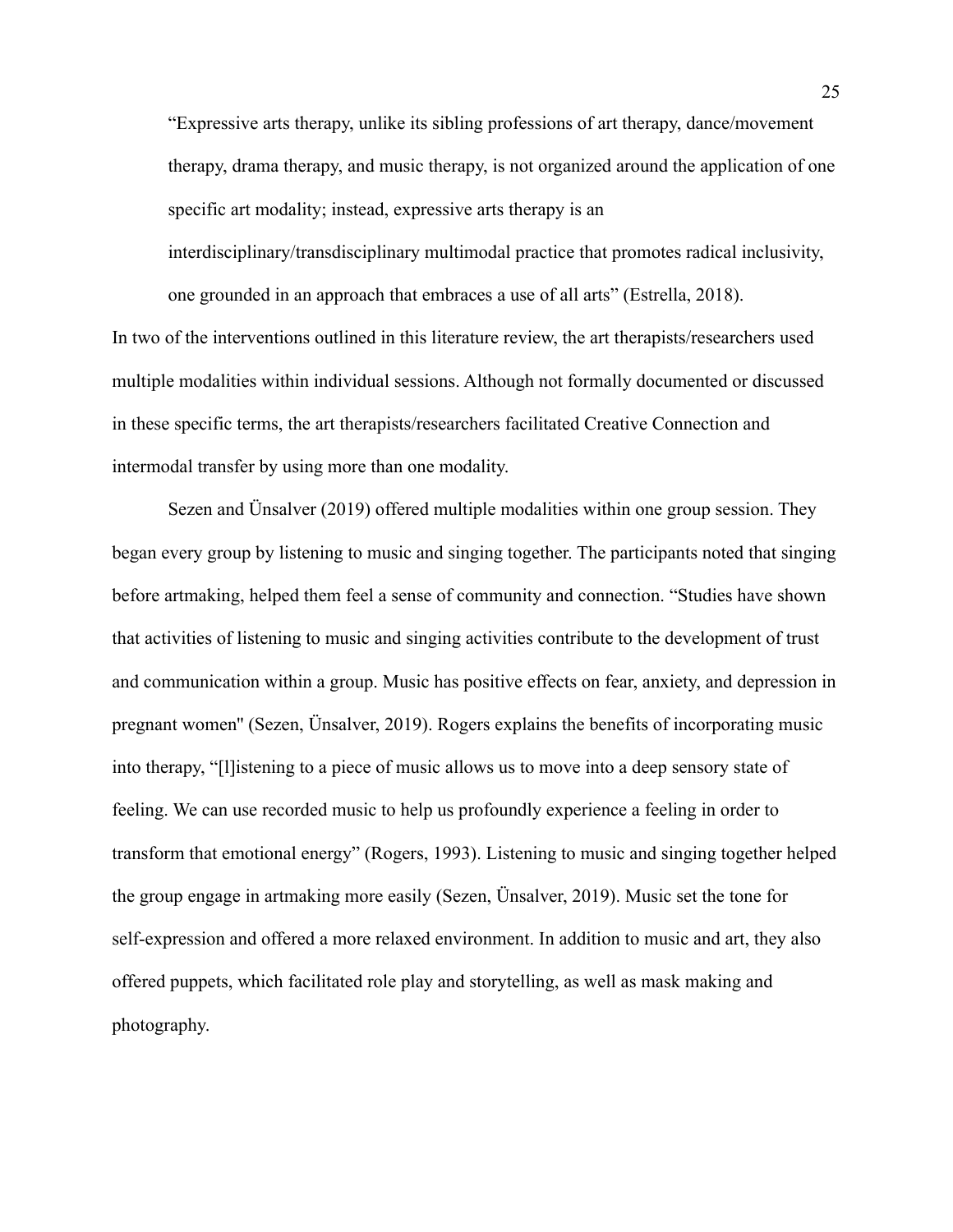Expressive arts therapists use the term 'intermodal transfer' defined as moving from one modality into a new one. "Intermodal transfer gives new perspectives on the image without moving into the literal reality… We communicate with the image using all of our senses, trying to make sense out of our experience with the help of our imagination" (Levine & Levine, 2017, p.151). I argue that Sezen and Ünsalver (2019) were using expressive arts therapy techniques and noticing the benefits of the intermodal transfer in their work. Rogers (1993) explained that "using various expressive arts in sequence heightens and intensifies our journey inward" (p.43). Sezen and Ünsalver (2019) noted, "our report seems to be the first study of group art therapy using different artistic techniques for managing FOC" (Sezen & Ünsalver, 2019). In the spring of 2022, this study remains the only one to utilize a wide variety of modalities as a treatment method for FOC. Due to the success of this study, more research using expressive arts therapy to treat FOC would be valuable to the pregnant population.

In another 2018 FOC study by Wahlbeck, Kvist, & Landgren, Helén Walhbeck (a licensed art therapist and midwife) offered meditation at the beginning of each session. The guided relaxation exercises were noted as an important part of this intervention. The participants stated that mindfulness "[made] it possible to approach their emotions successively… giving a sense of safety and the ability to identify different types of problems, making the therapy more distinct" (Wahlbeck et al., 2018). The meditation helped set the mood and relaxed the participants prior to painting (Wahlbeck et al., 2018). One participant stated, "What was positive there, I must say, was that I never felt stressed – rather it felt like we had all the time in the world" (Wahlbeck et al., 2018). The opening mediation practice helped to alleviate stress and to connect birthing individuals to the here and now, which might have influenced their positive experience during artmaking. "Equally important, I believe, is to go inward in a quiet, receptive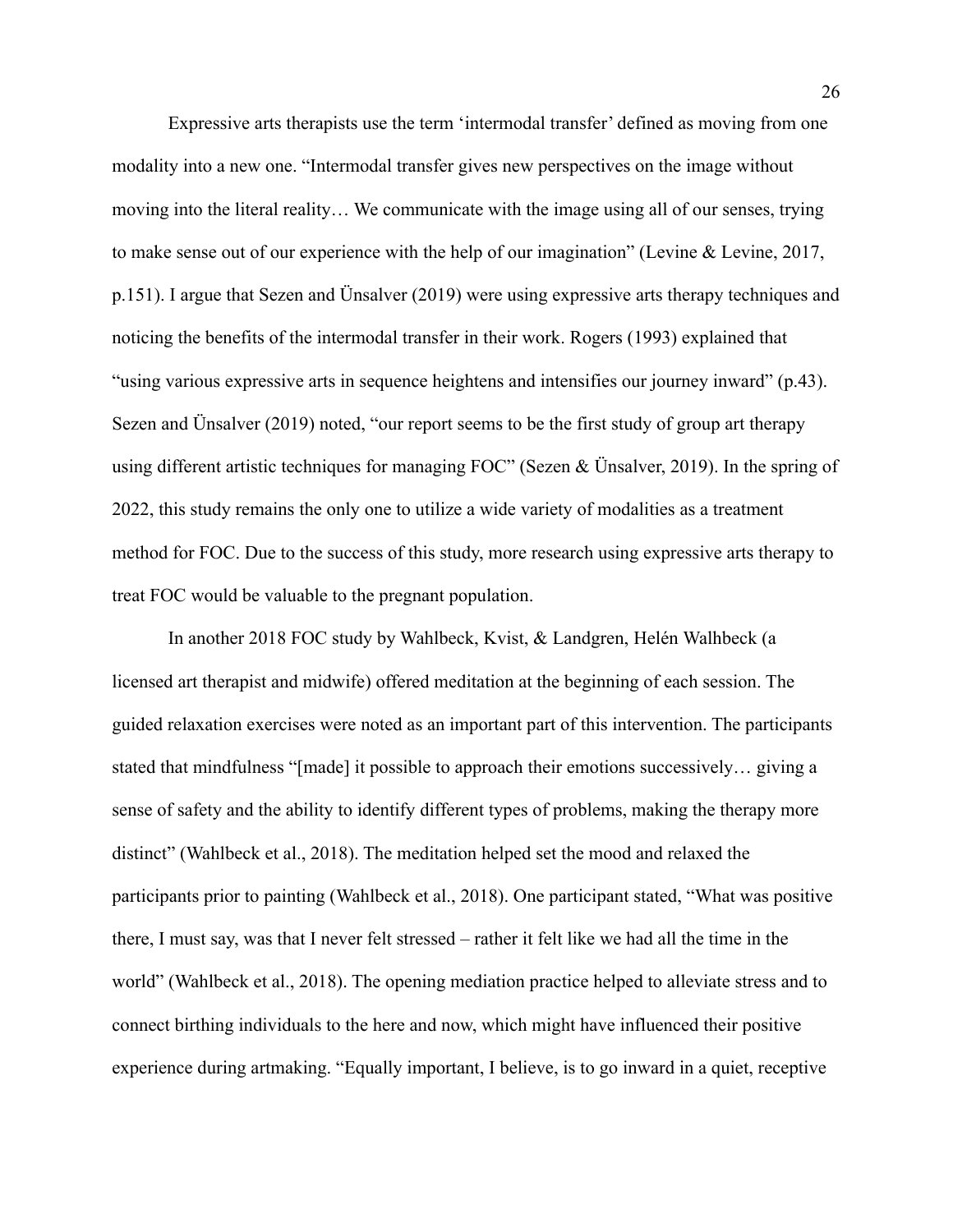mode. Tuning into ourselves and the universal energy source is a powerful method of opening up our creativity. Meditation helps evoke our inner strength and wisdom" (Rogers, 1993). By opening the session with a guided meditation, Wahlbeck helped to set the tone for the following creative process.

The participants in Wahlbeck at al. study expressed the power of their images and the process, "feelings of increased self-reliance, self-confidence and self-awareness that became useful tools for the impending birth. Art therapy gave room for reflection, maturity, and increased confidence in their own ability" (2018), noting that they had more belief in themselves after art therapy. The Creative Connection and moving between art forms helped to provide more insight for the individuals. "The client's self-knowledge expands as [their] movement, art, writing, and sound provide clues for further exploration. Using expressive arts becomes a healing process as well as a new language that speaks to both client and therapist" (Rogers, 1993). The insight, self-knowledge, and self-confidence facilitated by the opening meditation in Wahlbeck et al.'s study, then, can be clearly explained by the theory of Creative Connection.

Mindfulness and connection to the body while utilizing multiple art forms in a key theme is Creative Connection. Incorporating the body while creating offers deeper insight into the art (Rogers, 1993). Wahlbeck et al. (2018) encouraged their participants to utilize their whole body while painting. "The integration between mind and body starts and the healing process can begin, making her calm and stable, increasing self-reliance, self-confidence and [self-awareness](https://www.sciencedirect.com/topics/nursing-and-health-professions/self-awareness) and helping her to get ready for birth" (Wahlbeck et al., 2018). Rogers (1993) explains movement aids in finding congruence and matching our inner and outer emotional landscape. The expressive arts helped feelings of fear to come through in the images as well as allowing participants to find physical release through movement. "By creating, seeing, and feeling the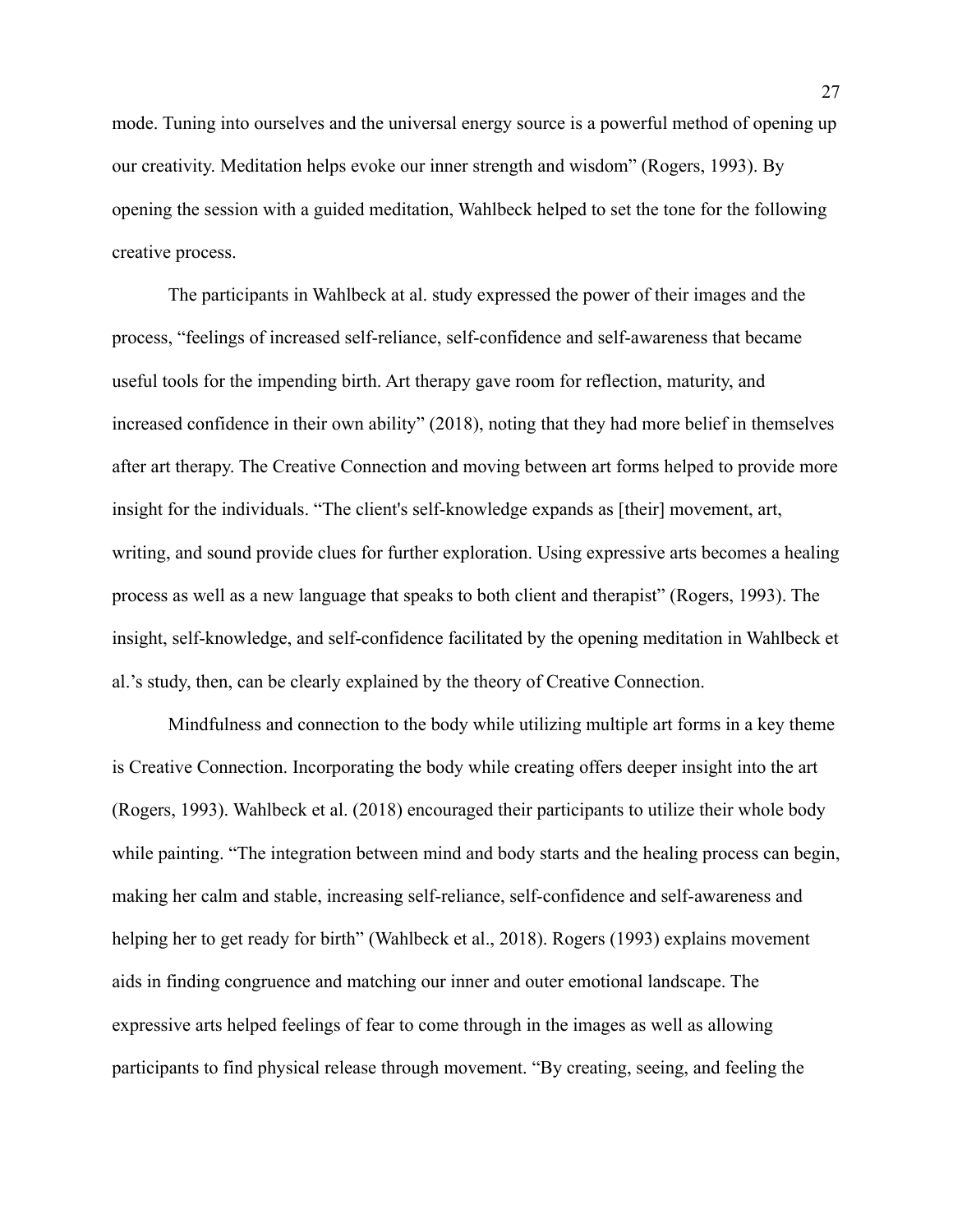image, the fear became distinct and therefore possible to deposit outside of self. The art therapy sessions in this study gave rise to both internal and external processes for the participants" (Walhbeck et al., 2018). Although deemed an 'art therapy' intervention, Walhbeck et al.'s study utilized both intermodal transfer and Creative Connection in order to decrease FOC.

Sezen and Ünsalver study and the Wahlbeck et al. study also noted that group work played a role in the beneficial outcomes of their art interventions. The benefits of group art therapy include being a cost-effective model as well as a model that is more accessible for a wider population. Sezen and Unsalver (2019) stated that they, "chose the group therapy approach as a cost-effective method suitable for middle and low-income countries." They also noted the added benefit of social emotional support that the group offered. Finally, the participants also gained a community outside of their family where they could share their fears and concerns with people who could relate (Sezen, Ünsalver, 2019). Sezen and Ünsalver's 2019 study found that:

Moreover, formation of group cohesion is based on sharing among group members, trust, and honest expression. Mask-making was chosen for the members to express themselves honestly without making them feel naked, so that the group is allowed to progress and develop.

Similarly, in Wahlbeck et al.'s 2018 study, group members felt that sharing within the group also made it easier to share and communicate fears with spouses, and medical providers. One participant stated, "Before it felt like a lump in my throat because I wasn't able to communicate the difficult feelings" (Wahlbeck at el., 2018). Finding community during pregnancy, especially one that reminds birthing individuals that they aren't alone with their fears, clearly offers necessary support. Future research around expressive arts therapy as an intervention for FOC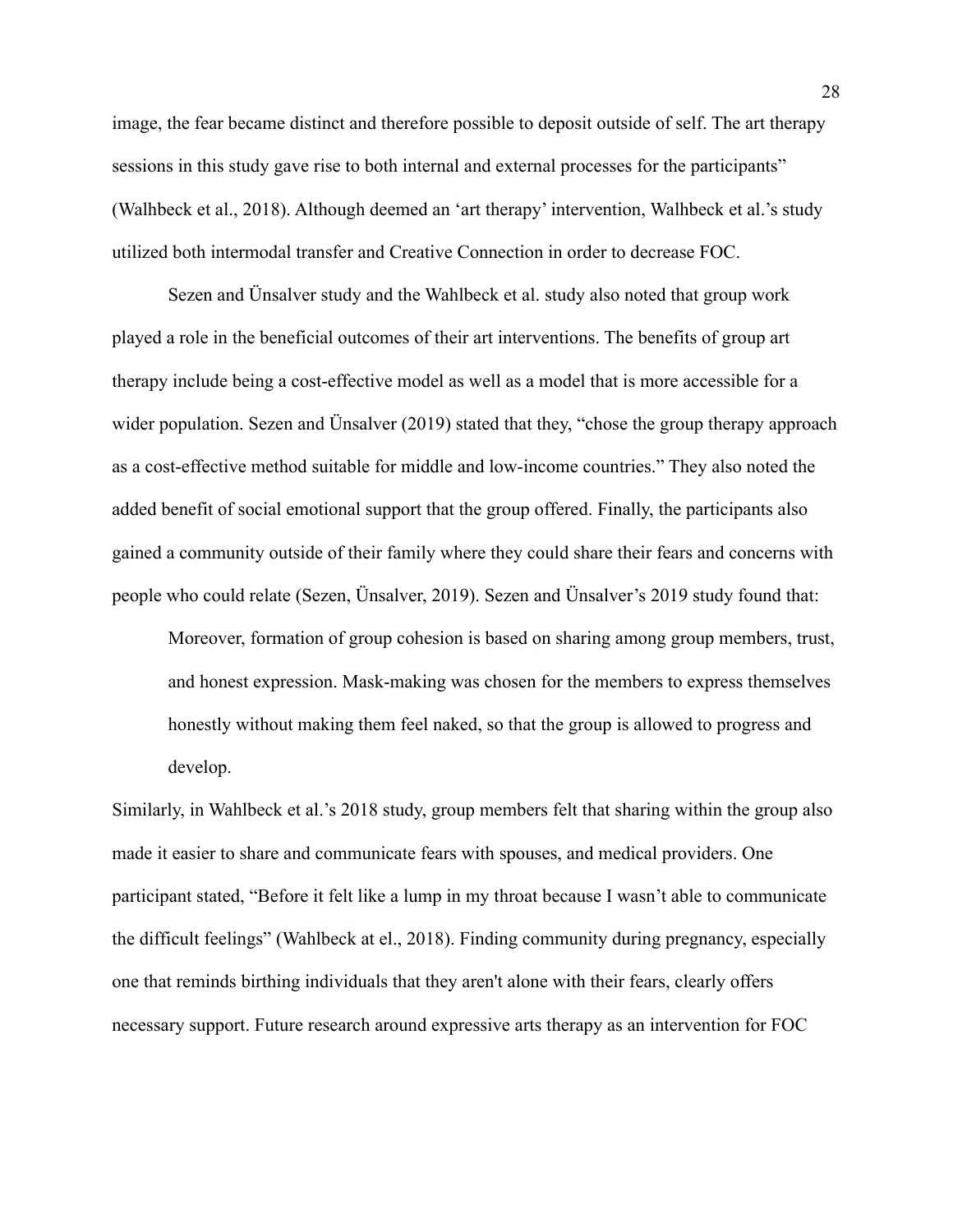should consider the important role of the group and investigate how the group therapy model could support these interventions.

Prior to the implementation of intermodal expressive arts interventions, though, birthing individuals must be assessed for FOC, prenatal anxiety, and prenatal depression. FOC increases as the pregnancy moves later into gestation (O'Connell et al., 2021). Since FOC has negative health implications for the parent and child, (O'Connell et al., 2019; Webb et al., 2021; Aguilera‐Martín et al., 2021; Veringa-Skiba et al, 2021; Nilsson et al., 2018; Klabbers et al., 2014; Karamoozian, Askarizadehm, 2015; Wahlbeck et al., 2020) earlier detection can increase healthy outcomes for birthing individuals struggling with FOC. More diverse and practical assessment tools to identify FOC in pregnancy would be advantageous for this population.

Early assessment may benefit from being paired with an intervention. For example, in the Swan-Foster et al. study, human figure drawing was used as an assessment tool to help identify prenatal distress (2003). The study showed that arts assessments may be useful when diagnosing FOC and also in better understanding the emotional world of the birthing individuals. Referring to the 2003 HFD study with Foster and Dorsey, Nora Swan-Foster states, "I have viewed prenatal art therapy as an early intervention modality that invites a woman to reflect upon her pregnant self" (Swan-Foster, 2021). Although the original goal of this study was to use HFD as an assessment tool, participants stated the therapeutic benefits of the assessment, suggesting it could also be used as an intervention. "The images that women create in art therapy, and their connection with other women, allows them to see parts of themselves not yet seen by the world" (Swan-Foster, 2021). Participants in the 2003 Swan-Foster et al. HFD study self-reported this to be true, even though their drawings were generated during an assessment.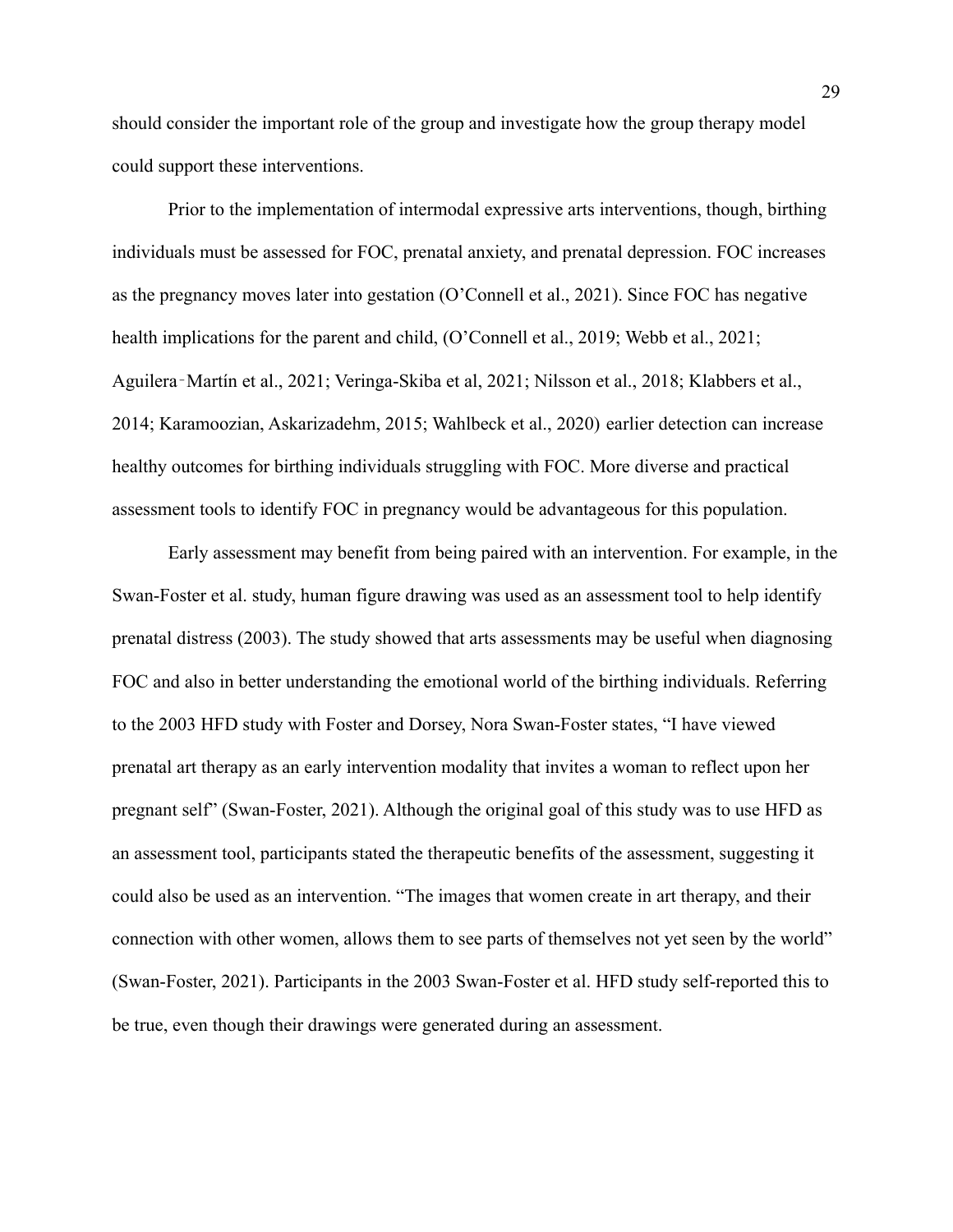Fear of childbirth, along with prenatal anxiety and depression, can have lasting effects on the parent and child into the postpartum period and beyond. Left untreated, FOC and its many symptoms have been shown to increase a birthing individual's risk for postpartum depression and may impact initial child attachment as well as increase complications in future pregnancies (Veringa-Skiba et al., 2021; Sheeba et al., 2019; Webb et al., 2021). It is important that FOC is effectively addressed during pregnancy so as to lessen the fear, support a healthy pregnancy, and achieve better birth outcomes for both birthing individual and child(ren). In order to treat the population of birthing individuals currently experiencing FOC in an informed and appropriate manner, there must be more research around expressive arts therapy as an intervention for FOC.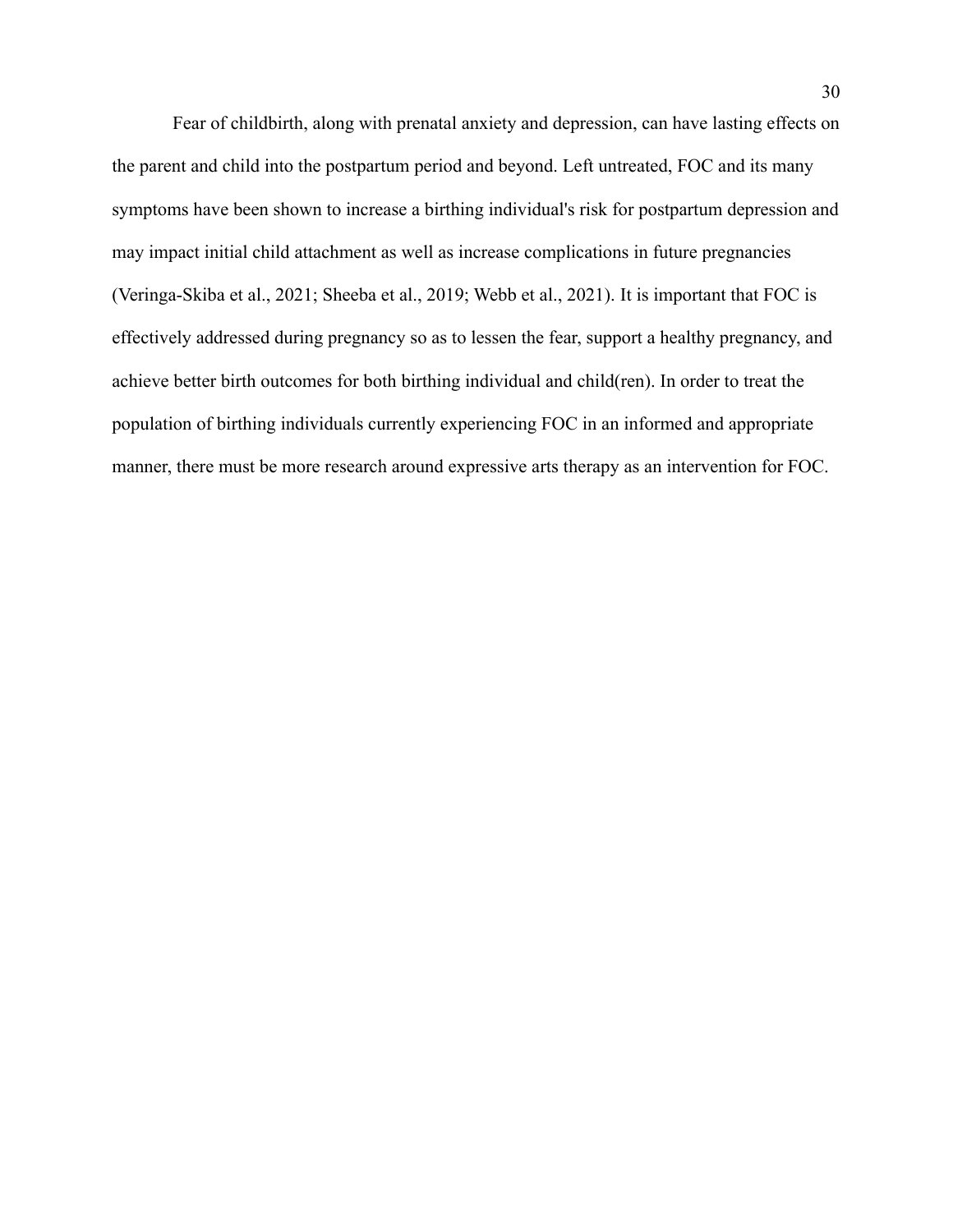#### **References**

- Aguilera‐Martín, Á., Gálvez‐Lara, M., Blanco‐Ruiz, M., & García‐Torres, F. (2021). Psychological, educational, and alternative interventions for reducing fear of childbirth in pregnant women: A systematic review. *Journal of Clinical Psychology*, *77*(3), 525-555. <https://doi.org/10.1002/jclp.23071>
- Arfaie, K., Nahidi, F., Simbar, M., & Bakhtiari, M. (2017). The role of fear of childbirth in pregnancy related anxiety in Iranian women: a qualitative research. *Electronic physician*, *9*(2), 3733–3740. <https://doi.org/10.19082/3733>
- Dowse, E., Chan, S., Ebert, L., Wynne, O., Thomas, S., Jones, D., Fealy, S., Evans, T.-J., & Oldmeadow, C. (2020). Impact of perinatal depression and anxiety on birth outcomes: A Retrospective Data Analysis. *Maternal and Child Health Journal*, *24*(6), 718–726. <https://doi.org/10.1007/s10995-020-02906-6>
- Hofberg, K., & Brockington, I. (2000). Tokophobia: an unreasoning dread of childbirth. A series of 26 cases. *The British journal of psychiatry : the journal of mental science*, *176*, 83–85. <https://doi.org/10.1192/bjp.176.1.83>
- International Expressive Arts Therapy Association. (n.d.). *About Us*. <https://www.ieata.org/copy-of-about-us>
- Iordachescu, D.A., Vladislav, E.O., Cosma, L., Gica, N., Botezatu, R., Gica, C., & Panaitescu, A. (2021). Pregnancy during a pandemic: how stress affects pregnant women and the development of their babies during COVID-19. *Abordari Teoretice Si Practic-Aplicative, 67*(2), 153-168.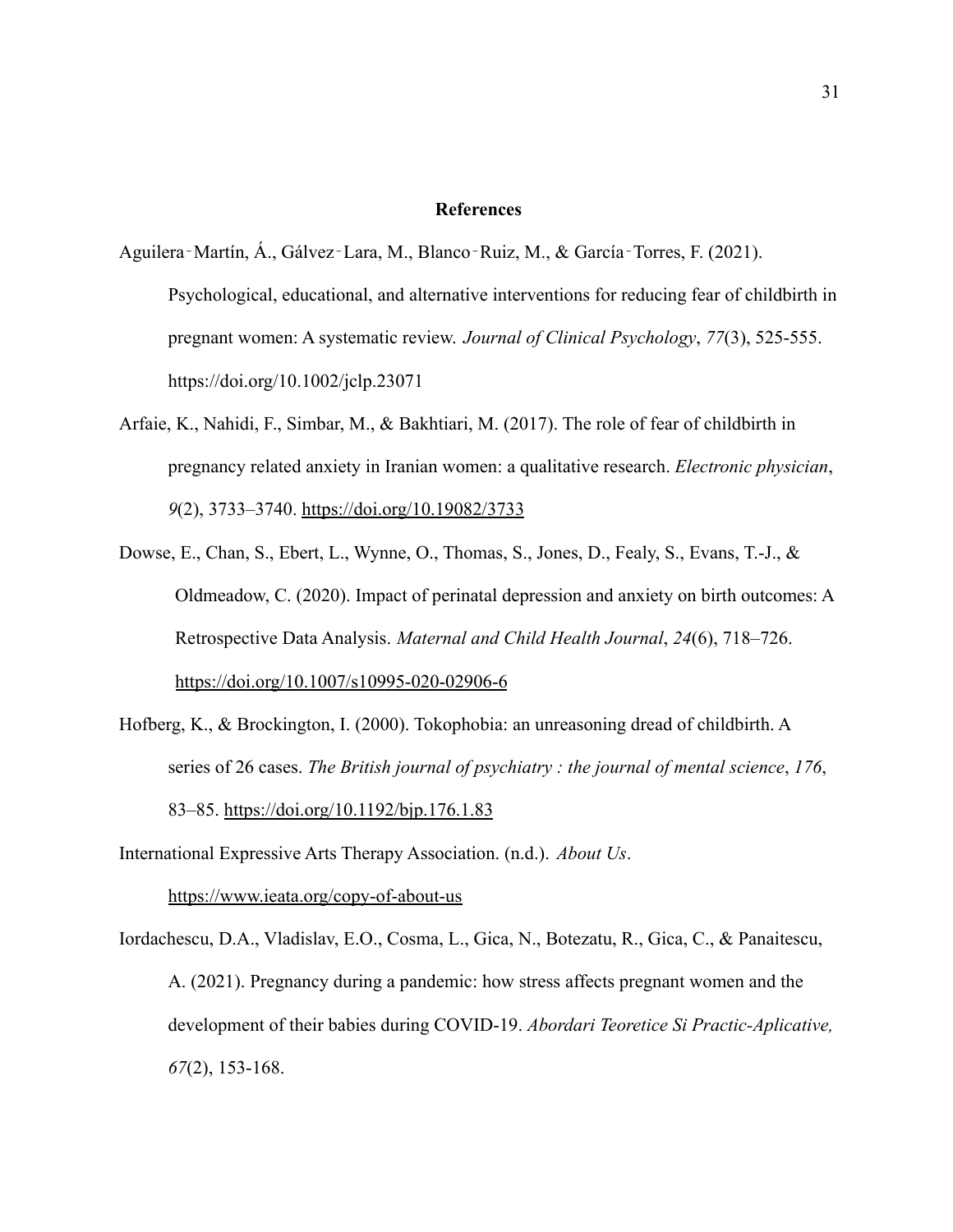[https://www.researchgate.net/profile/Diana-Iordachescu/publication/354220118\\_PREGN](https://www.researchgate.net/profile/Diana-Iordachescu/publication/354220118_PREGNANCY_DURING_A_PANDEMIC_HOW_STRESS_AFFECTS_PREGNANT_WOMEN_AND_THE_DEVELOPMENT_OF_THEIR_BABIES_DURING_COVID-19/links/612cfc5b0360302a006a592b/PREGNANCY-DURING-A-PANDEMIC-HOW-STRESS-AFFECTS-PREGNANT-WOMEN-AND-THE-DEVELOPMENT-OF-THEIR-BABIES-DURING-COVID-19.pdf) ANCY DURING A PANDEMIC HOW STRESS AFFECTS PREGNANT WOME [N\\_AND\\_THE\\_DEVELOPMENT\\_OF\\_THEIR\\_BABIES\\_DURING\\_COVID-19/links/61](https://www.researchgate.net/profile/Diana-Iordachescu/publication/354220118_PREGNANCY_DURING_A_PANDEMIC_HOW_STRESS_AFFECTS_PREGNANT_WOMEN_AND_THE_DEVELOPMENT_OF_THEIR_BABIES_DURING_COVID-19/links/612cfc5b0360302a006a592b/PREGNANCY-DURING-A-PANDEMIC-HOW-STRESS-AFFECTS-PREGNANT-WOMEN-AND-THE-DEVELOPMENT-OF-THEIR-BABIES-DURING-COVID-19.pdf) [2cfc5b0360302a006a592b/PREGNANCY-DURING-A-PANDEMIC-HOW-STRESS-AF](https://www.researchgate.net/profile/Diana-Iordachescu/publication/354220118_PREGNANCY_DURING_A_PANDEMIC_HOW_STRESS_AFFECTS_PREGNANT_WOMEN_AND_THE_DEVELOPMENT_OF_THEIR_BABIES_DURING_COVID-19/links/612cfc5b0360302a006a592b/PREGNANCY-DURING-A-PANDEMIC-HOW-STRESS-AFFECTS-PREGNANT-WOMEN-AND-THE-DEVELOPMENT-OF-THEIR-BABIES-DURING-COVID-19.pdf) [FECTS-PREGNANT-WOMEN-AND-THE-DEVELOPMENT-OF-THEIR-BABIES-DU](https://www.researchgate.net/profile/Diana-Iordachescu/publication/354220118_PREGNANCY_DURING_A_PANDEMIC_HOW_STRESS_AFFECTS_PREGNANT_WOMEN_AND_THE_DEVELOPMENT_OF_THEIR_BABIES_DURING_COVID-19/links/612cfc5b0360302a006a592b/PREGNANCY-DURING-A-PANDEMIC-HOW-STRESS-AFFECTS-PREGNANT-WOMEN-AND-THE-DEVELOPMENT-OF-THEIR-BABIES-DURING-COVID-19.pdf) [RING-COVID-19.pdf](https://www.researchgate.net/profile/Diana-Iordachescu/publication/354220118_PREGNANCY_DURING_A_PANDEMIC_HOW_STRESS_AFFECTS_PREGNANT_WOMEN_AND_THE_DEVELOPMENT_OF_THEIR_BABIES_DURING_COVID-19/links/612cfc5b0360302a006a592b/PREGNANCY-DURING-A-PANDEMIC-HOW-STRESS-AFFECTS-PREGNANT-WOMEN-AND-THE-DEVELOPMENT-OF-THEIR-BABIES-DURING-COVID-19.pdf)

- Karabekir, N. (2016). Using Psychodrama in Childbirth Education and Birth Psychotherapy: Birth with No Regret. *Journal of Prenatal & Perinatal Psychology & Health*, *30*(3).
- Karamoozian, M., & Askarizadeh, G. (2015). Impact of prenatal cognitive-behavioral stress management intervention on maternal anxiety and depression and newborns' Apgar scores. *Iranian Journal of Neonatology IJN*, *6*(2), 14-23.

[http://ijn.mums.ac.ir/article\\_4485.html](http://ijn.mums.ac.ir/article_4485.html)

- Klabbers, G. A., Wijma, K., Paarlberg, K. M., Emons, W. H., & Vingerhoets, A. J. (2014). Treatment of severe fear of childbirth with haptotherapy: design of a multicenter randomized controlled trial. *BMC complementary and alternative medicine*, *14*, 385. <https://doi.org/10.1186/1472-6882-14-385>
- Levine, E. G., & Levine, S. K. (2017). *New developments in Expressive arts therapy: The play of poiesis*. Jessica Kingsley Publishers.
- Lönnberg, G., Nissen, E., & Niemi, M. (2018). What is learned from mindfulness based childbirth and Parenting Education? – participants' experiences. *BMC Pregnancy and Childbirth*, *18*(1). <https://doi.org/10.1186/s12884-018-2098-1>
- McDonald, H. M., Sherman, K. A., & Kasparian, N. A. (2021). Factors associated with psychological distress among Australian women during pregnancy. Personality and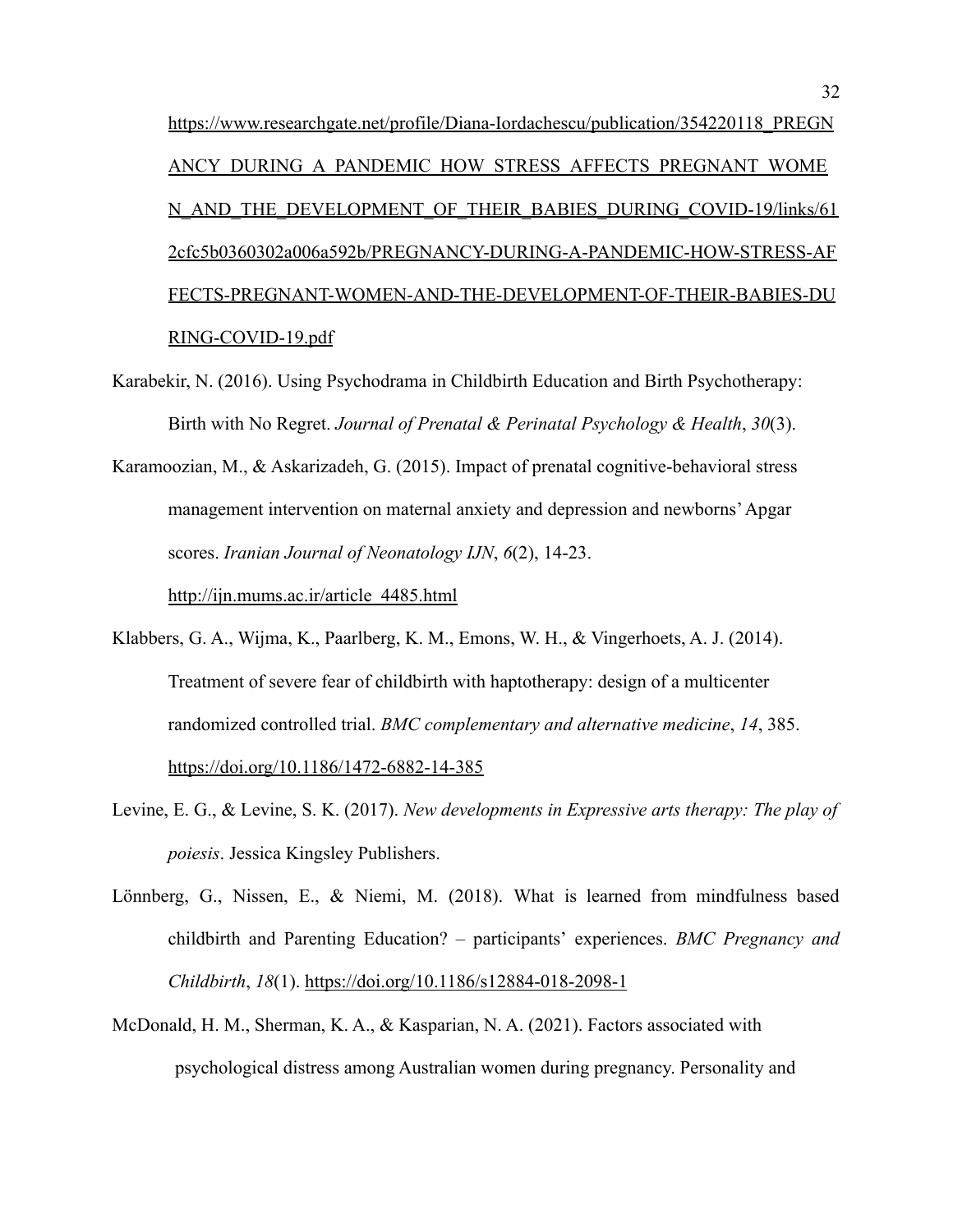Individual Differences, 172. <https://doi.org/10.1016/j.paid.2020.110577>

- Merriam-Webster. (n.d.). Prenatal. In *Merriam-Webster.com dictionary*. Retrieved April 7, 2022, from <https://www.merriam-webster.com/dictionary/prenatal>
- Nilsson, C., Hessman, E., Sjoblom, H., Dencker, A., Jangsten, E., Molberg, M., Patel, H., Sparud-Lundin, C., Wigert, H., & Begley, C. (2018). Definitions, measurements and prevalence of fear of childbirth: a systematic review. *BMC Pregnancy and Childbirth, 18*, 28. <https://doi.org/10.1186/s12884-018-1659-7>
- O'Connell, M.A., Leahy-Warren, P., Khashan, A.S., Kenny, L.C., & O'Neill, S.M. (2017). Worldwide prevalence of tocophobia in pregnant women: systematic review and meta-analysis. *Acta Obstetricia et Gynecologica Scandinavica, 96*(8), 907– 920. <https://doi.org/10.1111/aogs.13138>
- O'Connell, M.A., Martin, C.R., & Jomeen, J. (2021). Reconsidering fear of birth: Language matters. *Midwifery, 102*, 103079. [https://doi.org/10.1016/j.midw.2021.103079](https://www.sciencedirect.com/science/article/abs/pii/S0266613821001595#!)
- O'Connell, M. A., O'Neill, S. M., Dempsey, E., Khashan, A. S., Leahy-Warren, P., Smyth, R., & Kenny, L. C. (2019). Interventions for fear of childbirth (tocophobia). *The Cochrane Database of Systematic Reviews, 5*, CD013321.

<https://doi.org/10.1002/14651858.CD013321>

Pallant, J.F., Haines, H.M., Green, P., Toohill, J., Gamble, J., Creedy, D.K., & Fenwick, J. (2016)*.* Assessment of the dimensionality of the Wijma delivery expectancy/experience questionnaire using factor analysis and Rasch analysis. *BMC Pregnancy Childbirth 16*, 361. <https://doi.org/10.1186/s12884-016-1157-8>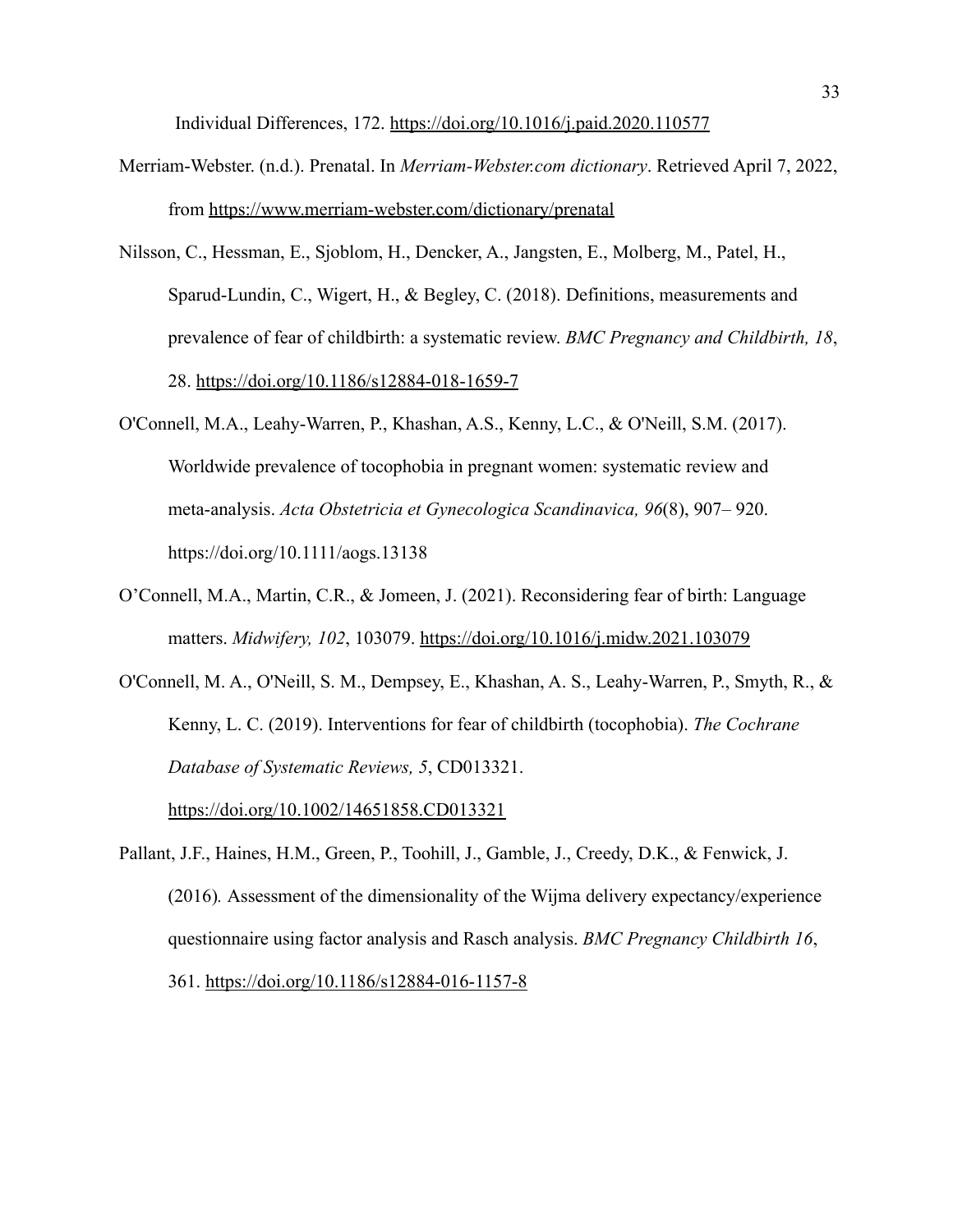- Richens, Y., Smith, D. M., & Lavender, D. T. (2018). Fear of birth in clinical practice: a structured review of current measurement tools. *Sexual & Reproductive Healthcare*, *16*, 98-112. <https://doi.org/10.1016/j.srhc.2018.02.010>
- Rogers, N. (1993). *The Creative Connection: Expressive arts as healing.* USA: Science and Behavior Books, Inc.
- Roosevelt, L., & Low, L. K. (2016). Exploring fear of childbirth in the United States through a qualitative assessment of the Wijma delivery expectancy questionnaire. *Journal of Obstetric, Gynecologic & Neonatal Nursing*, *45*(1), 28-38. <https://doi.org/10.1016/j.jogn.2015.10.005>
- The American Art Therapy Association. (n.d.). *About Art Therapy*. <https://arttherapy.org/about-art-therapy/>
- Sezen, C., & Ünsalver, B. Ö. (2019). Group art therapy for the management of fear of childbirth. *The Arts in Psychotherapy*, *64*, 9–19.

[https://www-sciencedirect-com.ezproxyles.flo.org/science/article/pii/S019745561730245](https://www-sciencedirect-com.ezproxyles.flo.org/science/article/pii/S0197455617302459?via%3Dihub) [9?via%3Dihub](https://www-sciencedirect-com.ezproxyles.flo.org/science/article/pii/S0197455617302459?via%3Dihub)

- Sheeba, B., Nath, A., Metgud, C.S., Krishna, M., Venkatesh, S. Vindhya, J., & Murthy, G.V.S. (2019). Prenatal Depression and Its Associated Risk Factors Among Pregnant Women in Bangalore: A Hospital Based Prevalence Study. *Frontiers In Public Health, 7,* 1-9. <https://doi.org/10.3389/fpubh.2019.00108>
- Storksen, H. T., Eberhard-Gran, M., Garthus-Niegel, S., & Eskild, A. (2012). Fear of childbirth; the relation to anxiety and depression. *Acta obstetricia et gynecologica Scandinavica*, *91*(2), 237–242. <https://doi.org/10.1111/j.1600-0412.2011.01323.x>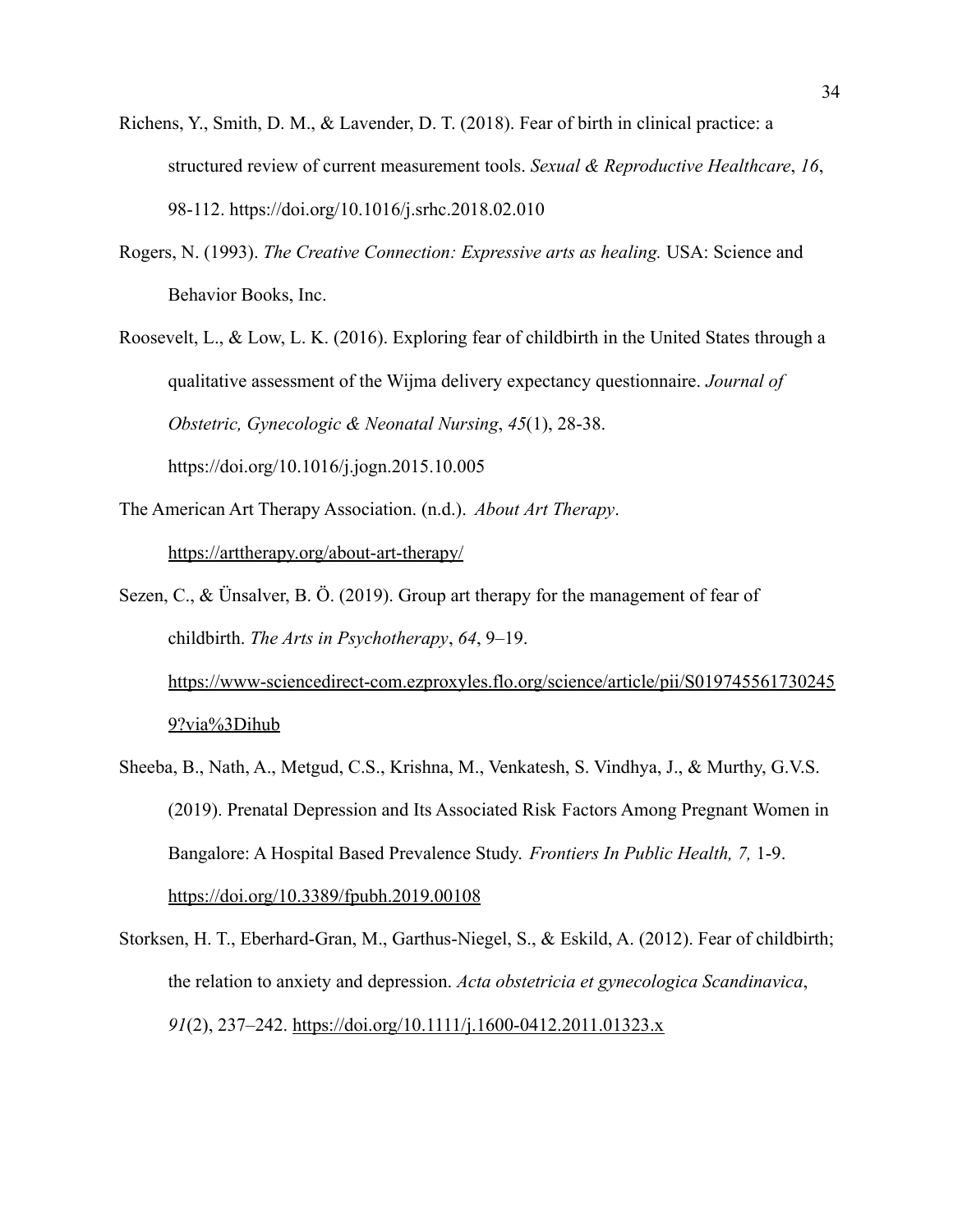- Striebich, S., Mattern, E., & Ayerle, G.M. (2018). Support for pregnant women identified with fear of childbirth (FOC)/tokophobia – A systematic review of approaches and interventions. *Midwifery, 61*, 97-115. <https://doi.org/10.1016/j.midw.2018.02.013>
- Swan-Foster, N. (2020). Prenatal Art Therapy and Feminine Initiation. In N. Swan-Foster (Ed.), *Art Therapy and Childbearing Issues: Birth, Death, and Rebirth* (pp. 1-18; 31-55). Routledge.
- Swan-Foster, N., Foster, S., & Dorsey, A. (2003). The use of the human figure drawing with pregnant women. Journal of Reproductive & Infant Psychology, 21(4), 293–307. <https://doi.org/10.1080/02646830310001622105>
- Van Heyningen, T., Myer, L., Tomlinson, M., Field, S., & Honikman, S. (2019). The development of an ultra-short, maternal mental health screening tool in South Africa. *Global Mental Health*, *6*.
- Veringa-Skiba, I. K., de Bruin, E. I., Mooren, B., van Steensel, F. J. A., & Bögels, S. M. (2021). Can a simple assessment of fear of childbirth in pregnant women predict requests and use of non-urgent obstetric interventions during labour? Midwifery, 97.

<https://doiorg.ezproxyles.flo.org/10.1016/j.midw.2021.102969>

Wahlbeck, H., Kvist, L. J., & Landgren, K. (2018). Gaining hope and self-confidence—An interview study of women's experience of treatment by art therapy for severe fear of childbirth. *Women and Birth*, *31*(4), 299-306.

<https://doi.org/10.1016/j.wombi.2017.10.008>

Wahlbeck, H. (2020). Overcoming severe fear in late pregnancy: The use of Art Therapy in maternal healthcare, in the south of Sweden. In *Therapeutic Arts in Pregnancy, Birth and New Parenthood* (pp. 42-52). Routledge.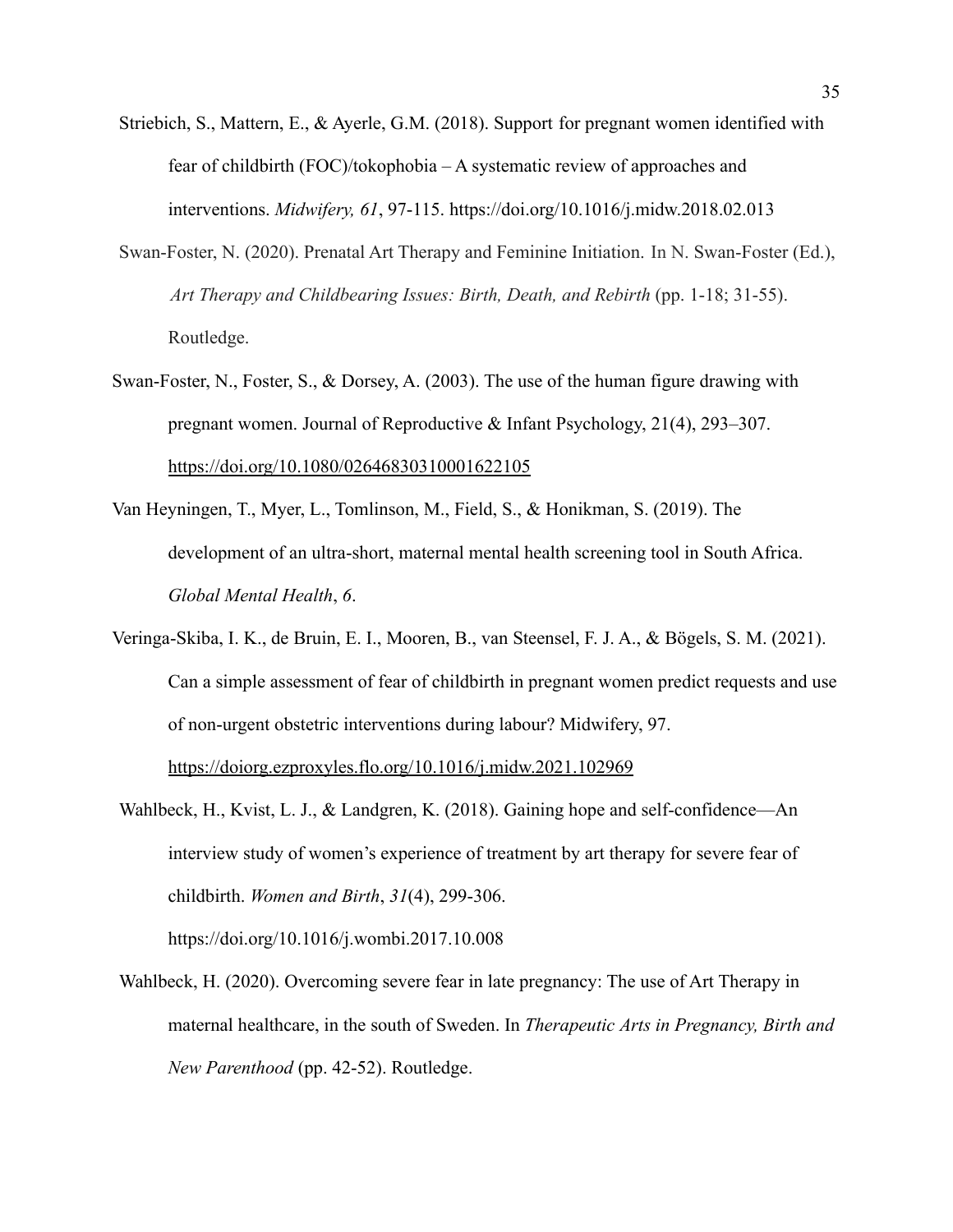- Wahlbeck, H., Kvist, L. J., & Landgren, K. (2020). Art therapy and counseling for fear of childbirth: A randomized controlled trial. *Art Therapy: Journal of the American Art Therapy Association, 37*(3), 123-130.
- Webb, R., Bond, R., Romero-Gonzalez, B., Mycroft, R., & Ayers, S. (2021). Interventions to treat fear of childbirth in pregnancy: a systematic review and meta-analysis. *Psychological Medicine, 51*(12), 1964-1977. doi:10.1017/S0033291721002324
- Wigert, H., Nilsson, C., Dencker, A., Begley, C., Jangsten, E., Sparud-Lundin, C., Mollberg, M., & Patel, H. (2020). Women's experiences of fear of childbirth: a metasynthesis of qualitative studies. *International journal of qualitative studies on health and well-being*, *15*(1), 1704484. <https://doi.org/10.1080/17482631.2019.1704484>
- Wijma, K., Wijma, B., & Zar, M. (1998). Psychometric aspects of the w-deq; a new questionnaire for the measurement of fear of childbirth. *Journal of Psychosomatic Obstetrics & Gynecology, 19*(2), 84–97. <https://doi.org/10.3109/01674829809048501>
- World Health Organization. (2018). *WHO recommendations non-clinical interventions to reduce unnecessary cesarean sections*. World Health Organization.

<https://apps.who.int/iris/bitstream/handle/10665/275377/9789241550338-eng.pdf>